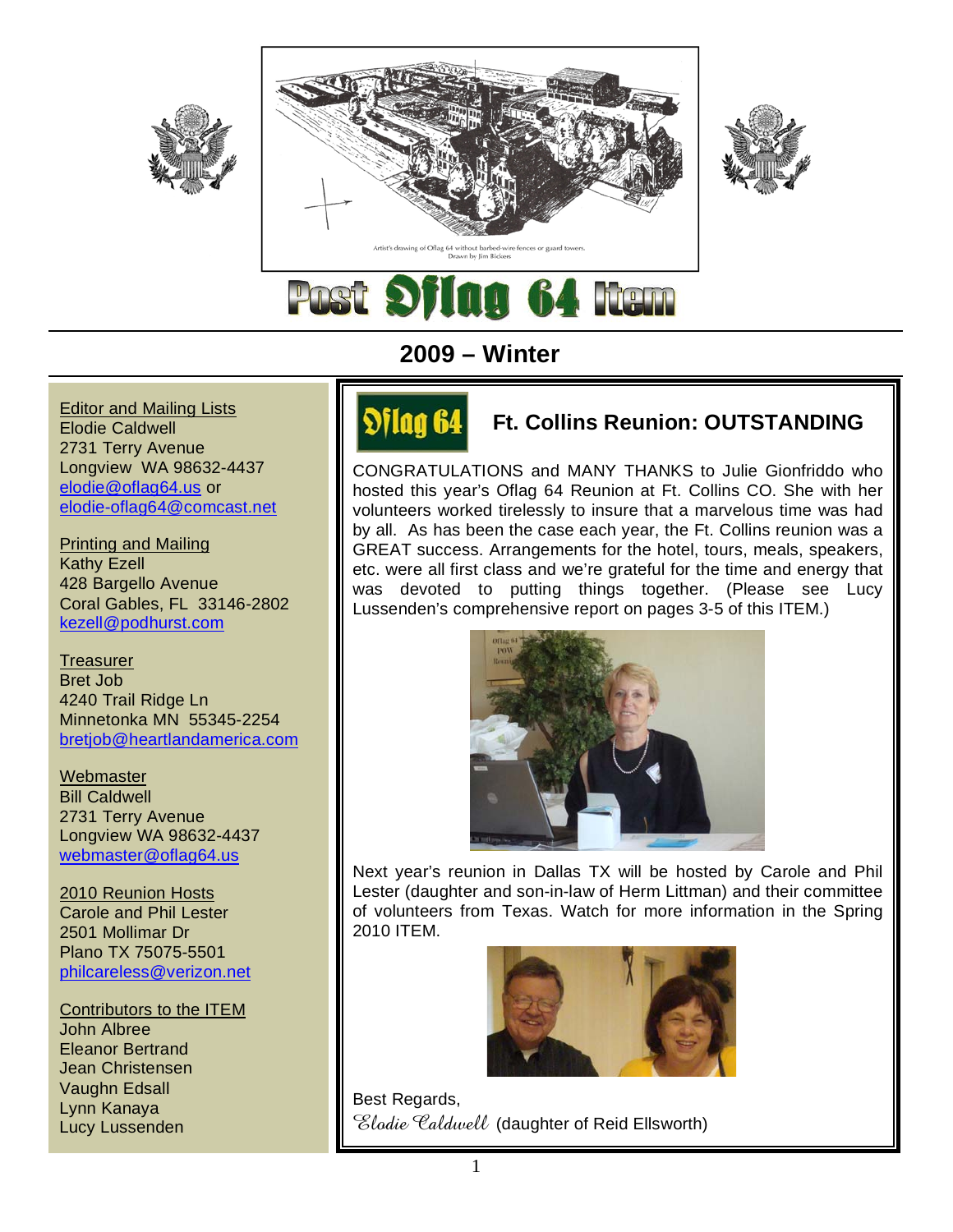# A LITTLE COMPANY BUSINESS

# **2008-2009 Treasurer's Report By Bret Job**

| <b>Oflag 64 Postage Fund Summary</b>      |             |            |
|-------------------------------------------|-------------|------------|
| <b>Beginning Balance December 2008</b>    | \$12,979.28 |            |
| <b>Total Donations</b>                    | \$2,235.00  |            |
| <b>Total Expenditures</b>                 |             | \$5,811.96 |
| <b>Current Balance September 20, 2009</b> | \$9,402.32  |            |
| <b>Expenditures Detail</b>                |             |            |
| 2008 Winter Edition Item Printing/Postage |             | \$1,341.13 |
| 2009 Spring Edition Item Printing/Postage |             | \$1,341.12 |
| 2009 Summer Edition Item Printing/Postage |             | \$1,368.24 |
| 2009 Fall Edition Item Printing/Postage   |             | \$1,366.45 |
| Mailings & Office Supplies Reimbursements |             | \$68.37    |
| Mailings & Office Supplies Reimbursements |             | \$140.00   |
| Mailings & Office Supplies Reimbursements |             | \$108.10   |
| Miscellaneous                             |             | \$78.55    |
| <b>Total Expenditures</b>                 |             | \$5,811.96 |

## **Postage Fund Donors**

THANKS to all who have generously donated to the postage fund. Without such thoughtful contributions, mailing the ITEM and other materials or information would not be possible.

WIN BALL GAIL BROWN JANET ELLSWORTH RAY & NANCY KLINKENBORG ROSA LEE ROYAL LEE "BOO" & CATHERINE NUNNALLY ROBERT O'NEILL BARBARA RICHINS KAREN ROSSI CONNIE WELCH

**Reunion Donors** GAIL BRADFORD BROWN PAT WATERS

If you would like to contribute, please make your check payable to Oflag 64 Postage Fund and mail your donation to:

**Bret Job** or **Elodie Caldwell**<br>4240 Trail Ridge Ln 2731 Terry Ave 4240 Trail Ridge Ln Minnetonka MN Longview WA<br>55345-2554 98632-4437

98632-4437



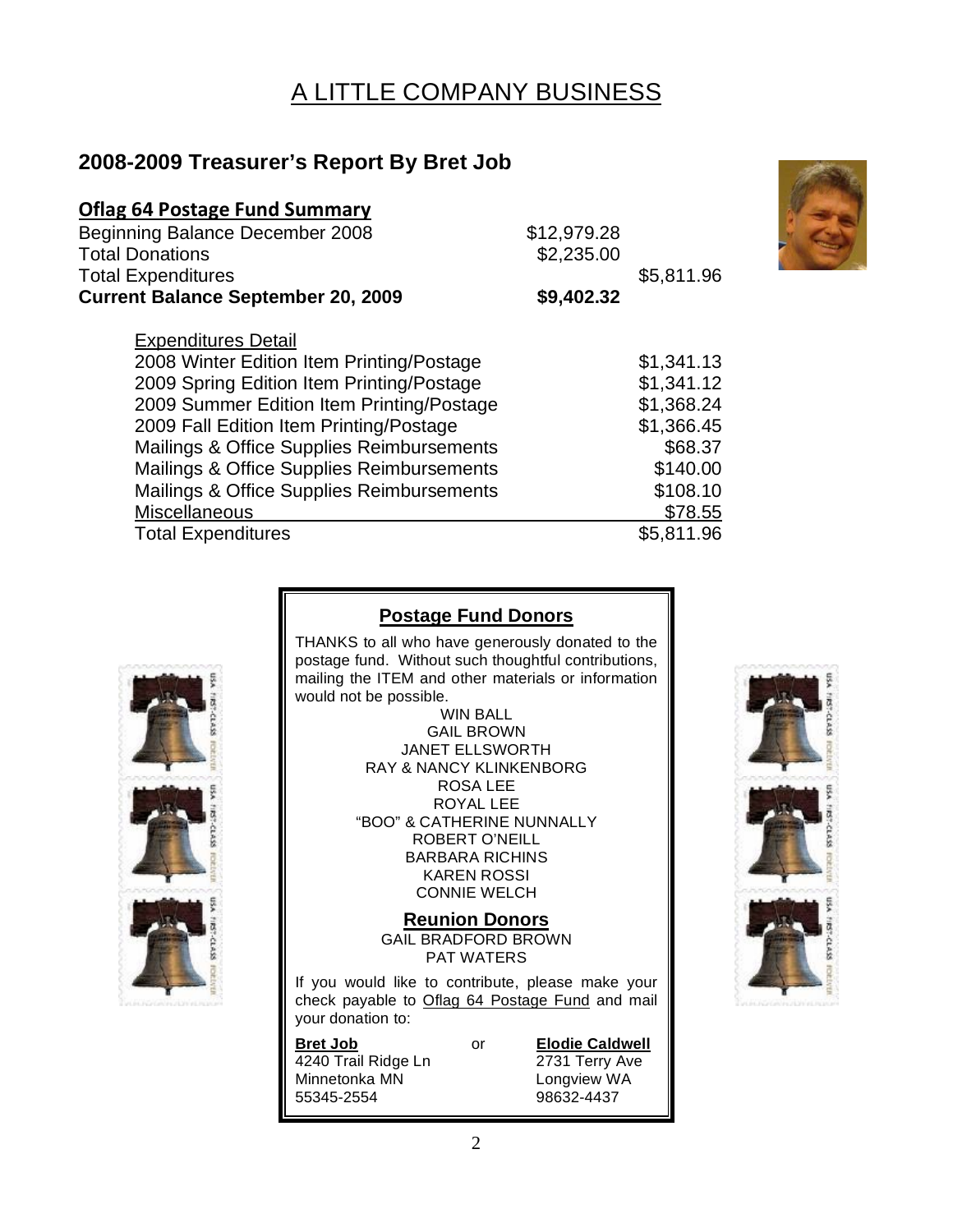#### **2009 OFLAG 64 REUNION SUMMARY By Lucy Lussenden**



This summary of our 2009 Reunion is for all those Kriegies and their families who were not able to attend this year, and for those who did attend and would like to relive their memories.

This year's reunion was held in Fort Collins, Colorado, hosted by Julie Gionfriddo, daughter of our late kriegy Jack Rathbone. Julie handled the arrangements for the reunion almost singlehandedly. This was quite a feat considering Julie is a working Veterinarian Ophthalmologist teaching in the Veterinarian School at Colorado State University in Fort Collins. Gail Bradford

Brown, "Brad's" daughter, helped Julie with arrangements, too. I hope I haven't left out anyone else who may have helped. Julie sure knows how to put on a great party. She deserves many, many thanks for all of her hard work and planning. Julie provided us with perfect weather as well—warm temperatures, sunshine, and blue skies. She even brought her husband, Jim, to the Saturday night Reunion dinner for the first time. What more could we ask for?

About 10 Kriegies attended this year's reunion along with their wives, children, grandchildren and other family members and friends. Together about 84 people were at the reunion. Many Kriegies were unable to attend this year either due to health concerns or conflicts in schedules. The Kriegies who could not come were sorely missed, but were in our hearts and minds the whole time. The late Bill Warthen's family could not attend. The Rosenthals, the Baums, the Heislers, the Chappells were among those unable to attend. On the other hand, we had the joy of seeing "Brad" Bradford, Herm Littman, "Doc" DiFrancesco, Ed Graf, Ray Klinkenborg, and their families, and many others. Marcia Kanners came alone this year. Her son David passed away earlier this year, and it was he and his wife who often accompanied Marcia. We had the good fortune of meeting Karen Rossi, a grandniece of Col. Thomas Drake, who attended for the first time. She was warmly welcomed and told by our Kriegies how much they loved and respected her uncle. Several families were only able to attend the dinner on Saturday evening, and we were happy to see them. Evelyn Korber, widow of kriegy Bill, and her family were among those who came and whom we hadn't seen recently. I apologize to all those whose names I have missed.

A few of Julie's favorite cousins assisted her in various ways. One cousin, Micah, had prepared a software program, which was shown at the Business Meeting. The program showed photos of some of our Kriegies, giving the dates and places where they had been captured. Another cousin, Cheri, brought an assortment of lovely gifts, handmade by another relative, which were raffled off after Saturday evening's dinner. A third, "Ginny", attended the reunion from Houston, where she works in research at the University of Texas M.D. Anderson Cancer Clinic. She assisted Julie throughout the reunion and offered explanations of some of the things we saw on our tours. All in all, Julie has some very interesting and well-informed family members, and we enjoyed their company immensely.

The reunion was held at the Hilton Garden Inn Hotel in Ft. Collins. This is a beautiful hotel with excellent accommodations. They provided us with a large conference room for our meetings and meals on the first floor, right across the hall from our well-stocked hospitality room. Beverages, snacks, and fruit were available in the hospitality room. Maps, stories, and other items of interest were on display there. The room was open throughout the entire reunion, including the morning of the Memorial Breakfast.

Thursday was check-in day, as usual. In our "goodies" bag was the itinerary, a print out of all the Kriegies and family members addresses and those whose e-mail addresses Elodie Caldwell presently has, a list of businesses in Fort Collins who offered special discounts to us as a show of appreciation for the sacrifices made by members of our "greatest generation." Brad Bradford's daughter, Gail, gifted us with T-shirts imprinted with "Oflag 64" and a photo taken by Jack Rathbone of the beautiful Rocky Mountains printed on the front. Also included were the words "POW Reunion, September 2009, Ft. Collins, Colorado." Some of us wore these shirts at times during the rest of the weekend.

On Friday morning we held our Business Meeting after breakfast. Elodie conducted the meeting and brought us up to date on improvements and changes made to our Oflag 64 website. Our new site name is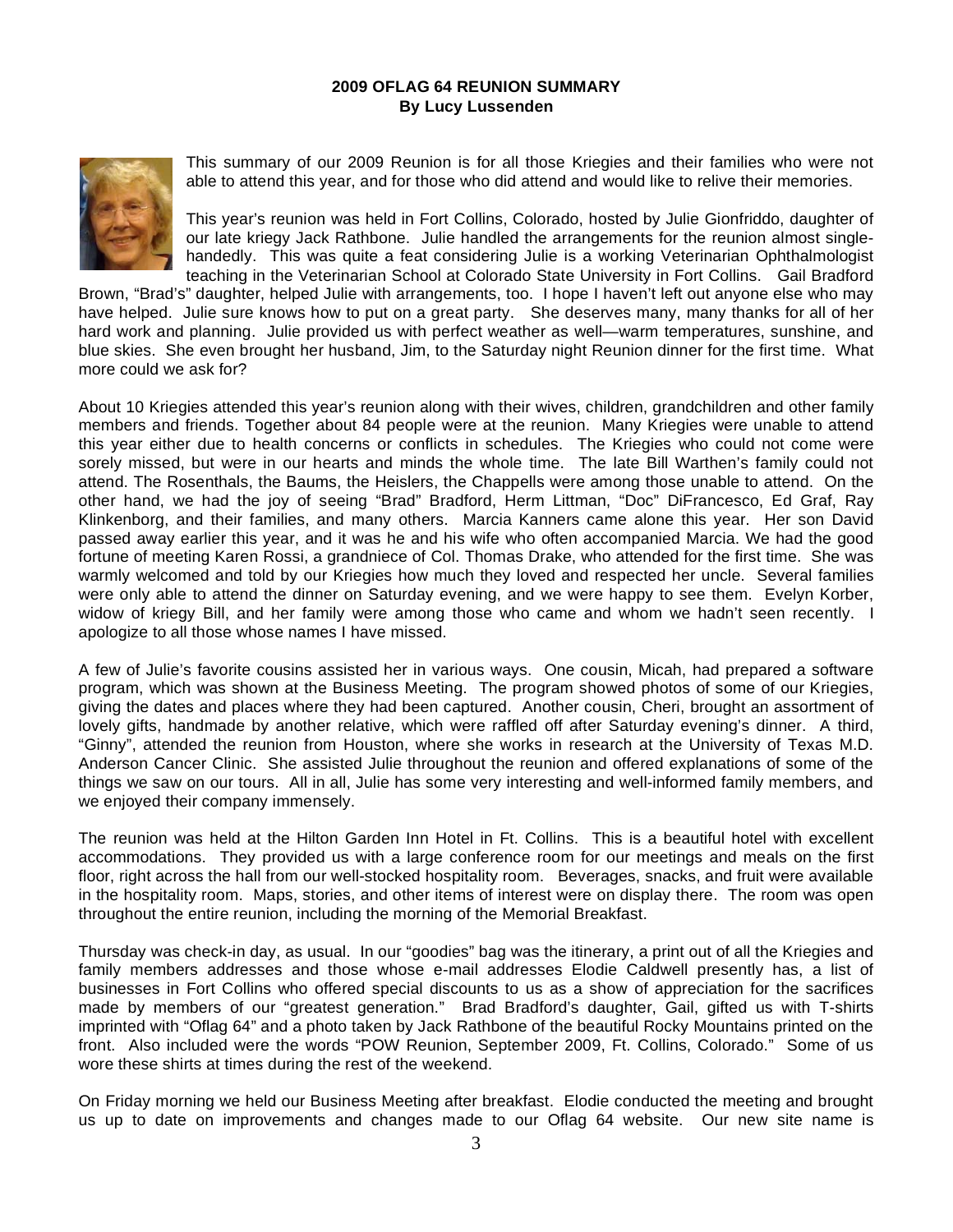OFLAG64.US. Elodie's husband, Bill, has been responsible for improving and maintaining this important site, and we thank him very much for that. We have all been able to stay in touch and informed because of this website and the outstanding work being done by Elodie and her family. Many people have been able to find us who are seeking information about Oflag 64 and to learn about what life was like for their loved ones in the POW camp.

Elodie announced that next year's reunion would be hosted by Herm Littman's daughter, Carole. The reunion will be held in Dallas on a date that will not conflict with the Jewish High Holy Days. Bob O'Neill brought this matter to our attention during the meeting, and we are very grateful to him for that reminder. "Doc" DiFrancesco talked about the POW-Veterans History Project at the Library of Congress and encouraged all POWs to get their story included in this project. The budget was presented orally by Bret Job, who said there was about \$9,000.00 in the fund. He has provided a printed copy of the full budget, which appears in this ITEM. We were told about Dale Nitz, who has a traveling POW exhibit that he is taking across America. Dale sleeps in the back of this van containing the exhibit and moves from town to town, usually staying only one day and night. He receives no funding for this project except for whatever donations he receives from visitors to his exhibit. Dale is doing this because he thinks that it is vitally important for everyone to know about the hardships and sacrifices endured by our veterans. Dale brought his exhibit van to our main library here in Livonia recently. Charlene and I met Dale, toured his exhibit, and were very impressed. Jimmie Kanaya told us about Dale Nitz, and we thank him for that information.

Elodie reminded us to watch for a program that includes our own Jimmie Kanaya on The History Channel HD. The History Channel is preparing to launch a new 10-part series called "WWII in HD". It will air in the 4th Quarter of 2009. The program is scheduled to begin airing on November 15. The program will air two episodes a night for five days (Sunday through Thursday nights). Jimmie will be in episodes #7 and #9, a Wednesday and Thursday. There will be still shots of Jimmie in promos. Thanks to Jimmie's lovely wife, Lynn, who brought this to our attention. Of course, these dates may be changed by The History Channel, but watch for this to run in the next few months.

After lunch, our tour guide and her bus driver took us to the Budweiser Plant for a tour. The plant guides did a great job escorting us through the facility and explaining how beer is made using various ingredients to get different kinds of beers. We saw the huge vats where the beers were brewing and the assembly line of how the beer is bottled and prepared for delivery all across the country. An especially wonderful part of this tour was to the stables where we got to see the gorgeous Clydesdale horses and their beautiful tack. The guide explained the criteria used to decide which horses are chosen to become members of this impressive team. Part of it depends on their color and markings, their size, and their dispositions and personalities. It's not just "any old" horse who can have the honor to pull the big red Budweiser beer wagons! At the end of our tour we were treated to a complimentary glass of any kind of beer we wanted to try. That was a lot of fun, as was perusing through the gift shop before we left there.

After our Budweiser tour, we were given a tour of Fort Collins itself. We had a very fun and efficient tour guide with us who explained about the many things we were seeing on the route. Part of our tour included the campus of Colorado State University, including the veterinary clinic where Julie worked with "all God's creatures great and small." Julie told us that she has treated just about every kind of creature you could think of. These include snakes, birds of prey, including owls, fish, house pets, and wild animals. Julie performed a very delicate and complicated surgery on the eye of a great-horned owl in her clinic while the late Steve Irwin watched. You may remember Steve as the famous "Crocodile Hunter" on his TV show from Australia. Steve and his family were touring America a few years ago on a combination family vacation and the making of a film to be used at a later date on his show. This surgery was filmed at the time and shown on Steve's television show later in the year. If you had ever seen Steve's show, you know how enthusiastic and excited he got about his work. Needless to say, he was sure excited and impressed by Julie's precision and skill. I saw this show and was very impressed with Julie's amazing work. I know where I'll take my pet if I ever get one and it needs eye surgery!!!

Our tour then took us through the city and past some very interesting places. At the end, some of our group exited the bus and shopped in the old town for a while. The others returned to the hotel to rest. The bus later picked up the folks who had stayed in town.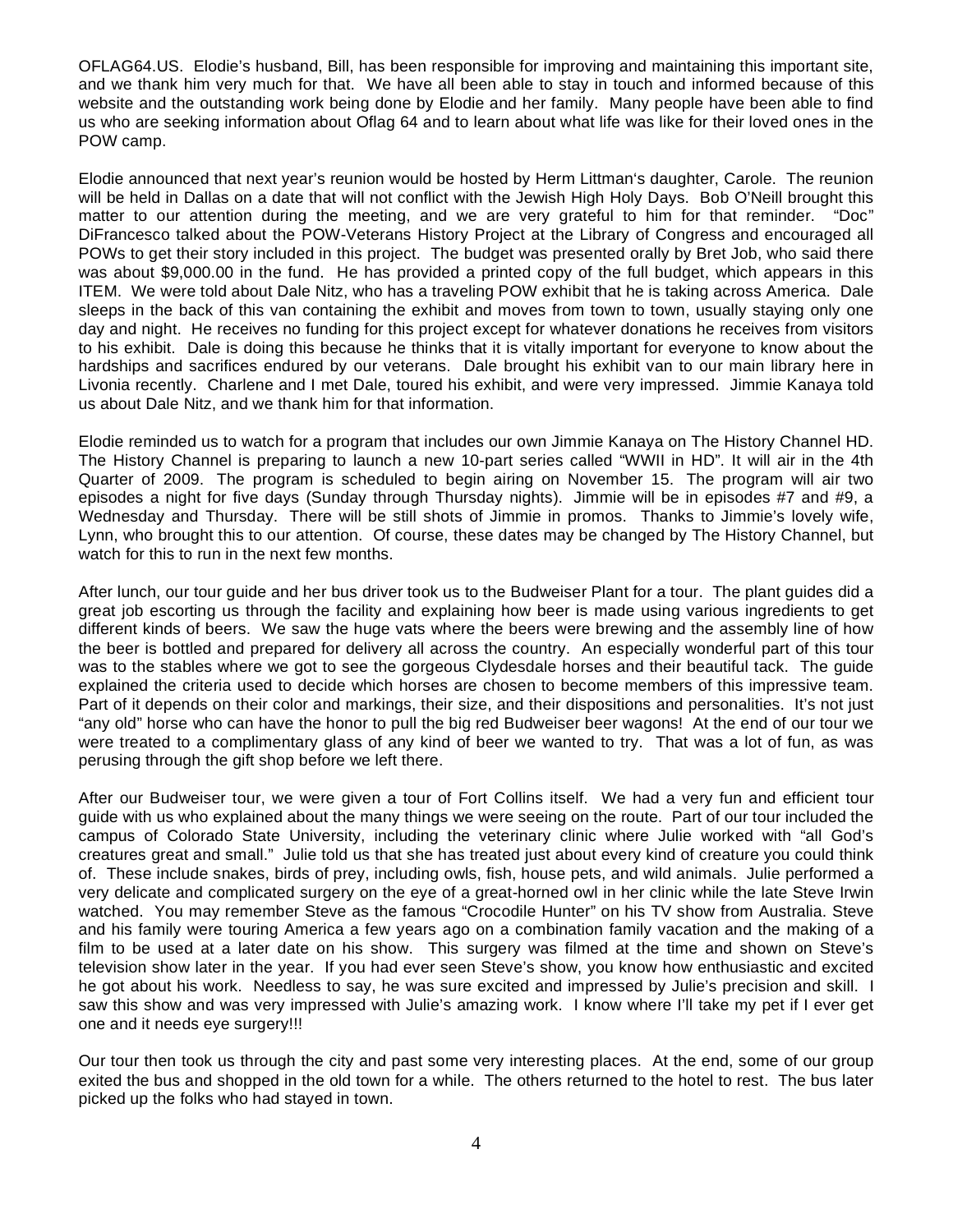Saturday morning began with breakfast together in the conference room. Our guest speaker at breakfast was Betsy Markey, Colorado Freshman U.S. Congresswoman. Elodie provided me with a summary of Ms. Markey's visit, as I was unable to attend the breakfast. Following is Elodie's report:

Ms. Markey spoke about the need and the right we all have to live in a safe democracy and what that means to us as citizens of our country. She also emphasized the debt of gratitude we all owe to those who have sacrificed their lives either by giving their own or by serving in WWII and subsequent conflicts up through today. She spoke to the Kriegies particularly, thanking them for their selfless service, especially during captivity.

As a congresswoman, she is working with bipartisan committees and has co-sponsored:

- 1. a bill to extend the GI Bill to the national guard as well as to the reserves
- 2. a bill to treat traumatic brain injuries that result from combat

Congresswoman Markey was elected last November and has been in office just since the beginning of this year. She went around the room before breakfast shaking everyone's hands and introducing herself. She was an enthusiastic speaker and seemed to know what she was talking about. Ms. Markey answered questions from the group after her speech.

Following breakfast, our tour guide took us up to Rocky Mountain National Park. While the bus driver maneuvered the narrow, winding road leading up to the top, our guide pointed out places of interest along the way. She told about a terrible flood that had occurred years ago in the canyon. A huge wall of water rushed down through the very narrow canyon and washed away hundreds of homes, businesses, people and all the things connected with the homes, like huge propane tanks that were used for heating the homes. No one in the area will ever forget that terrible storm. Our bus climbed slowly to an elevation of almost 10,000 feet at our destination on the top of the mountain. We saw breathtaking vistas in every direction we looked. Julie pointed out many high peaks that her dad had climbed during his lifetime in the mountains, some more than once. Her mom and dad had spent their honeymoon in the mountains, climbing the peaks. Our late kriegy, Jack, loved the mountains so much that he photographed them over and over. One of his beautiful framed photos was one of the gifts raffled at Saturday evening's dinner. We returned to our hotel in time to change and prepare for our evening dinner.

Our guest speaker at dinner was Dr. Tom Sutherland. He had been Julie's professor at CSU. Dr. Sutherland and his wife, Jean, wrote a book entitled *At Your Own Risk*, copies of which were available gratis that evening. Dr. Sutherland told us how he had been teaching at Beirut American University in Lebanon when he was taken hostage in 1985. He was held for almost seven years in various locations during that time. He told an amazing story of how he and other hostages survived those years, some of which were in windowless rooms. Terry Anderson later became a hostage, and was held with Dr. Sutherland. He and his wife, Jean, were very interesting speakers and we were held spellbound by their stories.

Our Memorial Breakfast ceremony began with the presenting of the colors by a Color Guard from Colorado State University Military Sciences. Evonne Pierce provided lovely music with her guitar and sweet voice. Our speaker was Leonard Sokolowski of the Unitarian Church. After a brief talk, he read the names of our Kriegies lost since the last Reunion. Sadly, the list grows longer every year. Afterward we all said our "goodbyes" with hugs and "just one more picture" of each other until next year. I close with the following quote:

### *Printed on the front of the Memorial Breakfast Program:*

*"Let no man believe that there is a stigma attached to having been honorably taken captive in battle. Only the fighting man ever gets close enough to the enemy for that to happen. That he is not listed among the slain is due to infinite care of providence. Be proud that you carried yourselves as men in battle and adversity. You will be enriched thereby."* 

*--Col. Thomas D. Drake*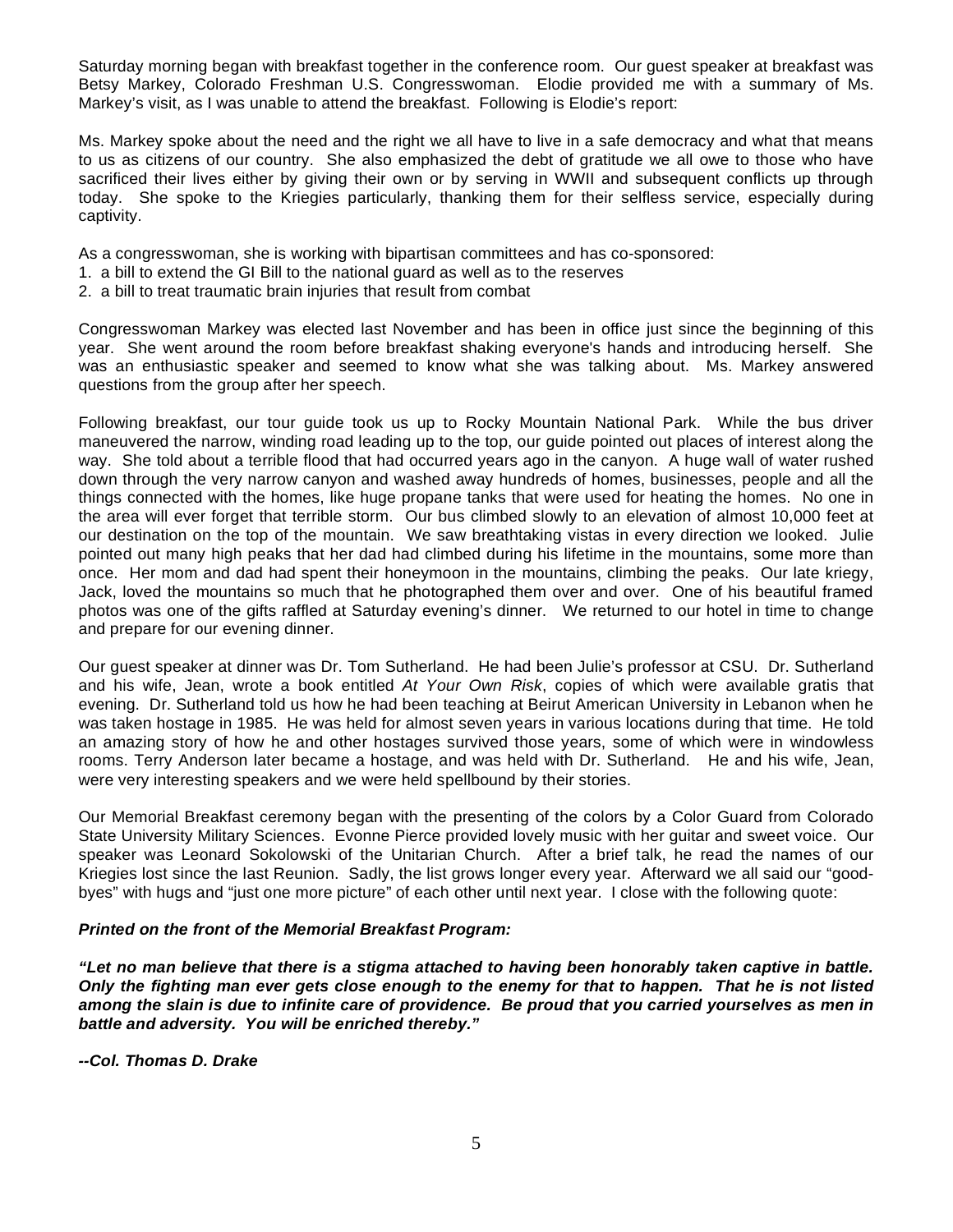## **2009 Ft. Collins Reunion Attendees**

*O. L. "Brad" Bradford - Kriegy Gail Brown (daughter) Elodie Caldwell (daughter of Reid Ellsworth) Bill Caldwell (son-in-law) Janet Ellsworth (daughter) Barbara Richins (daughter) Barry Richins (son-in-law) Michelle Craig (daughter of William Higgins) Bill Craig (son-in-law) Jean Davis (sister) Grover Davis (brother-in-law) Rosetta Hargrove (daughter) Daniel Higgins (son) Mack Higgins (son) Linda Sachetti (granddaughter) Ryan Sachetti (g-grandson) Vincent "Doc" DiFrancesco - Kriegy Maria Christmann (daughter) Brad Christmann (grandson) Tim Christmann (grandson) Rosa Lee (daughter) Patrick Cochran (son-in-law) Robert Galloway (grandson-in-law of John K. Waters) Tillson Galloway (g-grandson) John Galloway (g-grandson) Patton Galloway (g-grandson) Julie Gionfriddo (daughter of Jack Rathbone) James Gionfriddo (son-in-law) Virginia Scofield (niece) Cheri Thieben (niece) Edward Graf - Kriegy Judy Knight (daughter) Tim Knight (son-in-law) Katie Foster (granddaughter) Patrice Avery (friend) Daniel Gregoire (friend) Nicholas Durst (friend) Don Graul - Kriegy Lisa Job (daughter of Ray Holmquist) Bret Job (son-in-law) Jimmie Kanaya – Kriegy Marcia Kanners (widow of Victor Kanners) Anne H. Kreutzer (daughter of Nathaniel Hoskot) Tom Kreutzer (son-in-law) Ray Klinkenborg – Kriegy Nancy Klinkenborg (wife) Evelyn Korber (widow of William Korber) Mike Korber (son) Rob Korber (son)* 

*Mary Mason (daughter) Mike Mason (grandson) Debbie Boblet (granddaughter) Keith Boblet (grandson-in-law) Herman "Herm" Littman - Kriegy Sue Dana (daughter) Pat Dana (son-in-law) Carole Lester (daughter) Phil Lester (son-in-law) Larry Littman (son) Michael Littman (son) Lucy Lussenden (widow of Don Lussenden) Charlene Drozdzak (friend) David Drozdzak (friend) Lynne Meltesen (daughter of Clarence Meltesen) David Lee (son-in-law) Grace Meltesen-Lee (granddaughter) Gayle Meltesen (daughter) Boyce "Boo" Nunnally – Kriegy Catherine Nunnally (wife) Robert "Bob" O'Neill - Kriegy Jeanne Boyd (friend) Gail Rahal (widow of Nick Rahal) Karen Rossi (great niece of Thomas Drake) Jon Rossi (great nephew-in-law) Darwyn Walker – Kriegy Carolyn Walker (wife)* 

### *Special Guests*

*Colorado Congresswoman Betsy Markey Evonne Pierce David Pierce Leonard Sokolowski Mrs. Sokolowski Dr. Thomas Sutherland Dr. Jean Sutherland* 

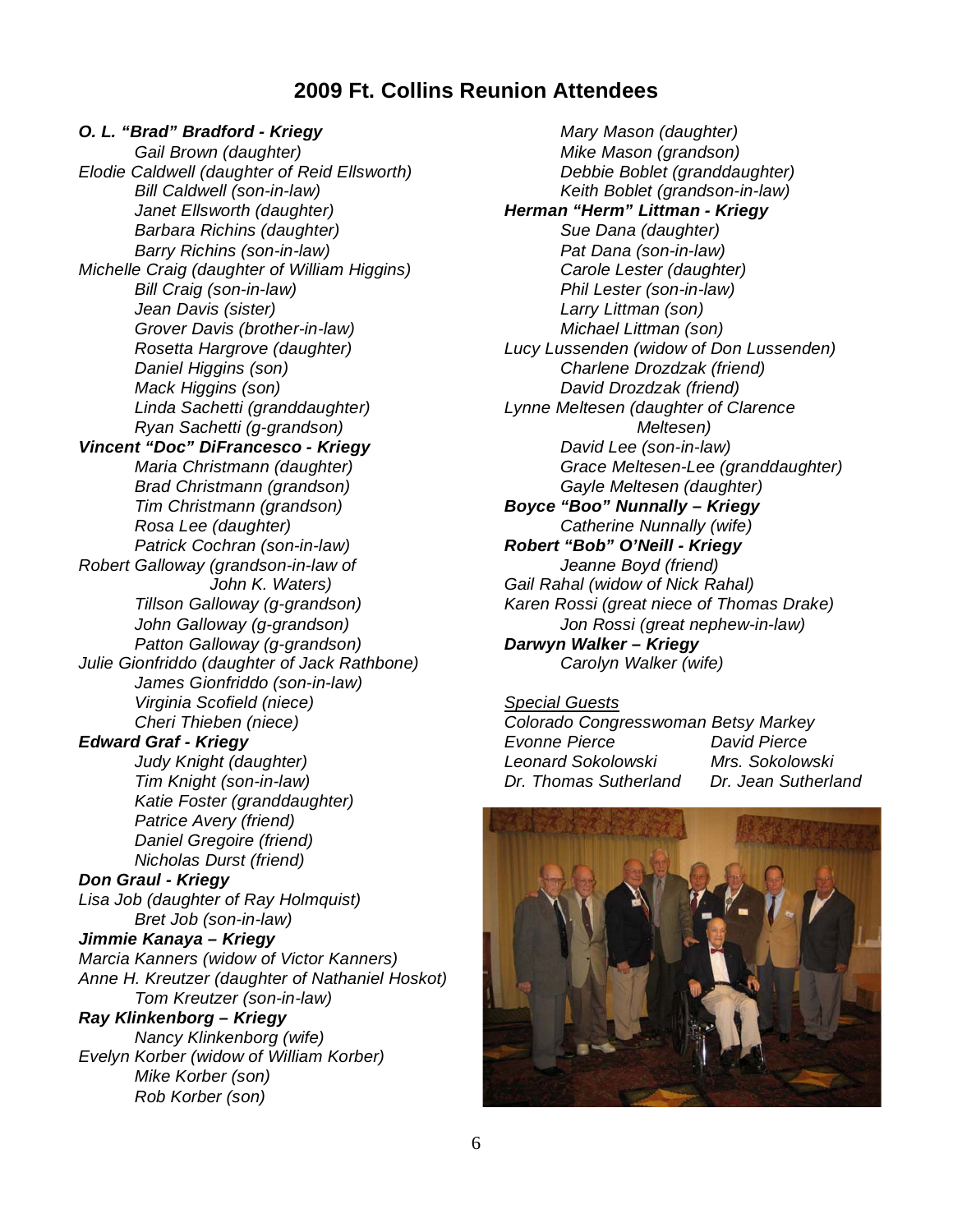





**LTC JOHN A. ALBREE from Columbus NC**  sent word that John L. Creech passed away in early August. He and John Creech were good friends and saw each other every day. John Albree was able to participate in the memorial service for John Creech and delivered a statement from our Oflag 64 family. **Please see the TAPS section for John Creech's obituary and words spoken at the memorial service.** *Thanks so much, John, for keeping us informed of the events surrounding John Creech's death and memorial service. And thanks for being the spokesperson for the Oflag 64 family. You rendered a great service to us all. Please keep in touch.*

**TY ANKROM from Circleville OH** (nephew of the late Ernest "Snap" Ankrom) emailed the sad news that his uncle recently passed away. **Please see the TAPS section in this ITEM for his obituary.** Snap had been suffering from cancer diagnosed a year go. His daughter stated: "He was a great man; admired and liked by all who knew him." *Thank you, Ty, for sending the news. We extend to you and the rest of Snap's family our sincere sympathies and heartfelt condolences. We know he will be missed. Please write again.*

**WIN BALL from Tryon NC** (widow of the late James C. Ball) sent a donation to the Postage Fund along with a short note. She had knee surgery in August and was not able to make it to the Reunion in Ft. Collins. *Thank you very much, Win, for your thoughtful donation to the Postage Fund. We so much appreciate the support our Oflag 64 family gives to mailing the ITEM. We hope your surgery went well and that you'll be as good as new in a very short time. Please write again.*

**BRANDON BIES** (from the National Park Service, and one of the guests who attended the Business Meeting at our D.C. Reunion) recently emailed regarding our request for Oflag 64



MIS-X and tunneling information. He wrote: "I

applaud you in your efforts to include the MIS-X story on your website. If the NPS (National Park Service) can provide you with any information, we'd be more than happy to have it included." He also stated that the NPS would love to hear "our" stories. *Thank you so much, Brandon, for your willingness to share information with us. We will be in contact soon. And thanks for keeping us in mind for your project. We hope you'll keep in touch.* 

**COLLEEN CAMARA from Mountain View CA**  (niece of the late Joseph Hryhorec) recently found our web site and asked to be added to our mailing list. She also provided her uncle's death date which has now been added to the TAPS list on our website. She commented on "how coincidental dates can be in one's life. Uncle Joe was taken POW on December 2, 1944 which years later was a very happy date for me; my son was born in 1982 on that day." *We're happy, Colleen, that you have found us, and welcome you to our Oflag 64 Family. We have a great group, always friendly and willing to share information. Thanks for the TAPS information on your uncle. Please write again.* 

**JEAN CHRISTENSEN from Loveland CO** (widow of the late Robert C. Christensen) sent information regarding VA benefits for widows whose veteran husbands died from ALS (Lou Gehrig's Disease). **Please see the Information Station for more details.** *Many thanks to you, Jean, for making us aware of this important benefit. It's wonderful that the VA now recognizes ALS as service connected! Best wishes to you. Please let us hear from you again.*

**PETE CORBETT from Marietta GA** (son of the late William J. Corbett) sent word that his father passed away in early August. **Please see the TAPS section for William's obituary.** *Thanks, Pete, for your email. We were saddened to hear of your dad's passing. Another great Kriegy, patriot, and hero will certainly be missed. Our thoughts and prayers are with you and your family. May the support of others and wonderful*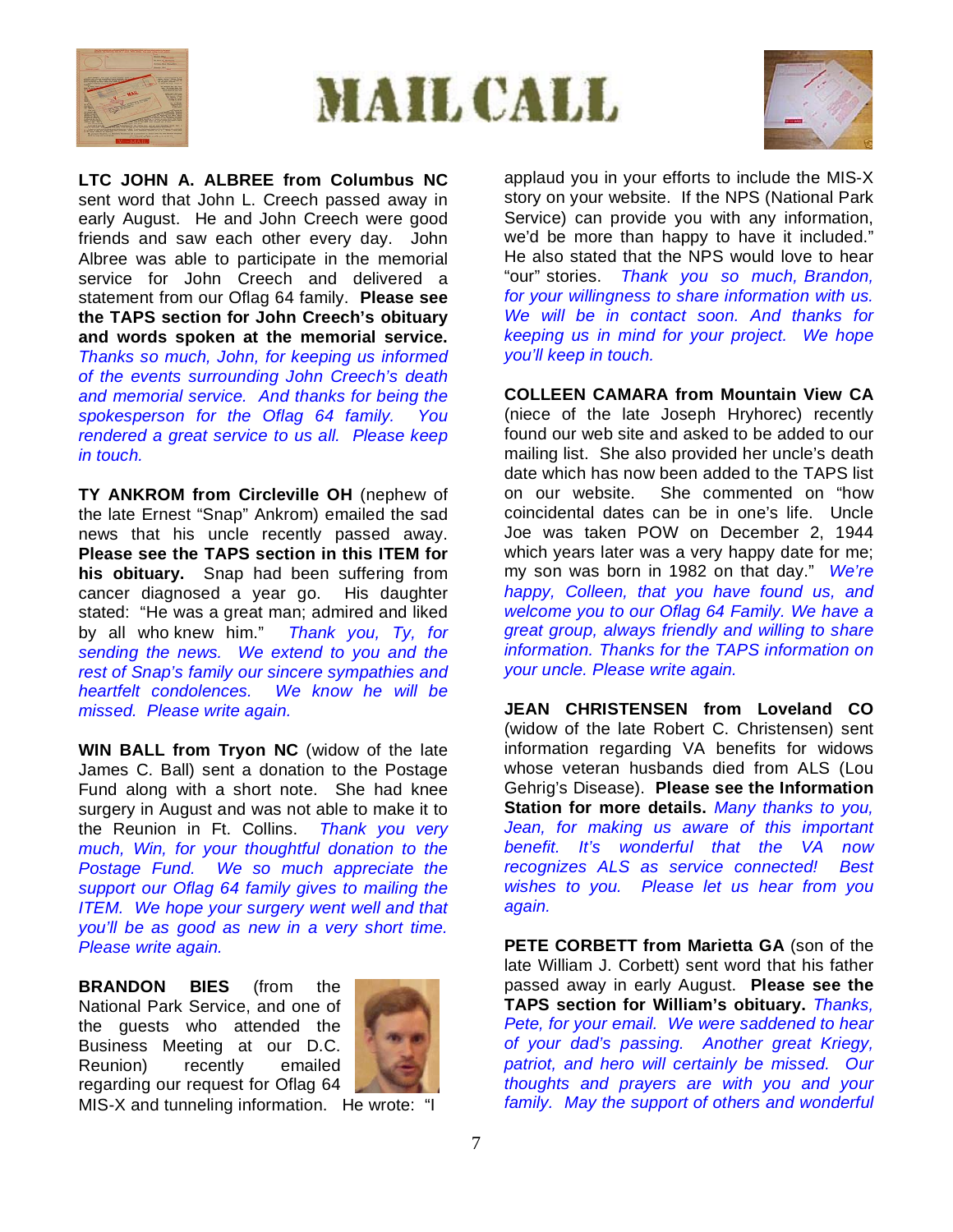*memories help to ease your loss. Please write again.* 

**BILL CORY from Louisville KY**  recently sent a letter to be forwarded to Wilbur Sharpe regarding the newspaper article about him in the last ITEM and also about the secrecy of the tunnel



project as it was taking place right before the eyes of the Germans. He also sent a more current photo of himself to be used in the ITEM and on the website. *Thanks, Bill, for your letter and photo. Great picture, I might add. We appreciate all the information and photos you have shared with us as we've worked to update our website. Please keep in touch.* 



**NILS COWAN from his new residence in Seattle WA**  (producer who worked on the MIS-X documentary) recently sent apologies to our Oflag Kriegies for the decision National Geographic made to omit "our

story". He is interested in our efforts to collect stories and commends our association for getting this material together. He also sent thanks to all the Kriegies for their continued help and inspiration. *Thanks, Nils, for writing. It was good to hear from you again. Thanks also for your continued interest in our Kriegies' stories. Best to you in your new assignment in WA.* 

**KAREN CRANDALL** (Niece-in-law of the late Robert W. Crandall) recently contacted us and asked to be added to our email list. She asked about capture and camp arrival dates as well as what we know about VA information. In her email she wrote: "….Interestingly, VA has documentation that he [Robert Crandall] died in the POW camp. I am certain that was not the case. His brother, Uncle William told me a long time ago, that his brother Robert had a chance to come back to the states but opted to stay in Italy after the POW camp. Can the VA have the wrong information? I wonder. FYI: West Point had dedicated the pool in memory of Robert W. Crandall in May 1989. He was the WP Swim Team captain '38-'39. You can Google Crandall Pool West Point. Robert is buried at West Point." She also mentioned that Robert's only surviving sibling, age 93, was just presented with Robert's Purple Heart by the VA. The article can be found

at:

## http://fosters.com/apps/pbcs.dll/article?AID=/200 90901/GJNEWS\_01/709019893

*Karen, thanks so much for contacting us and welcome to our Oflag 64 family. Thanks also for sharing information about Robert and for sending his POW ID card and the Purple Heart article. It's great hearing about these wonderful men. Please keep in touch.*

**PAIGE DERSHAM** (granddaughter of the late Osie O. "Jim" Turner) found our website and wrote the following: "My grandfather served in World War 2 and was captured, and put into Oflag 64. He passed away sometime ago, and we are very much interested in finding his friends that he wrote of. Please make the reunion members aware of my quest in finding them, and the stories they possess. My grandfather passed on documents to my mother and one of them is a folded piece of paper with names and addresses; we believe the people listed were important, and might be his companions from that gruesome time." *Thanks, Paige, for writing. We have sent out an email query and know you will hear from others soon. A brief check of the database roster on our website (www.oflag64.us) shows some with same names and some with similar, but not same names. We hope you'll be able to find the information you're seeking. Please keep us updated from time to time.* 

**DAVID FERGUSON from Westlake Village CA** (nephew of the late Clarence Ferguson) recently found our website and identified his uncle in one of the camp photos. He wrote: "Discovering your blog was exciting for me and very recent. Had no idea there was so much out there about Oflag 64. The reading of other people's experiences, after being so familiar with my uncle's account, has made me so appreciative of that generation and their sacrifices. Sadly, they are disappearing quickly but will never be forgotten. I would like to add, my uncle's service to his country did not end with his repatriation. He served as a district judge for most of his life and was a civic leader until the last few years of his life. His entire life was dedicated to responsible government. His county in Texas was the only one in Texas completely debt free at his passing and had been for the past fifty years." In another email, he mentioned his uncle's book, which you will note as #8 in the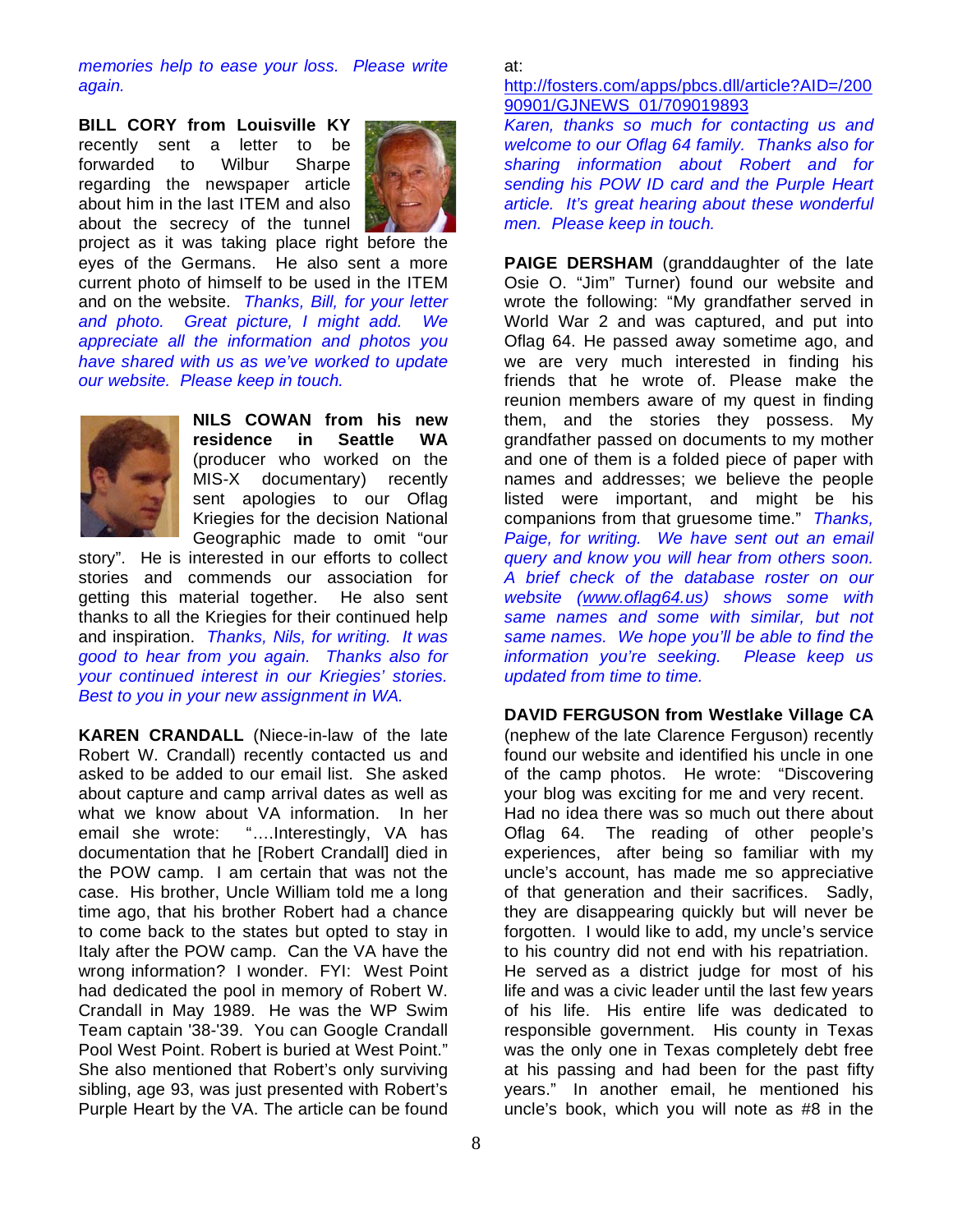Publications Section of this ITEM. *Thanks, so much, David for contacting us. We have added you to our email list as requested. Thanks also for the information you shared on your uncle. We have added him to our TAPS list on line. These men certainly have left a great legacy, haven't they? We hope you'll write again.* 



**JUDY CASNER FLETCHER from Woodbridge VA** (daughter of the late Al Casner) recently realized a connection to Julie Gionfriddo, this year's reunion hostess. To Julie, she wrote: "My dad, Al

Casner and your dad were roommates in POW camp. They become good friends. I remembered as a little girl, your dad would get together with us when he came to Washington DC. I remembered that your dad collected antique maps and one time we went to a place in Alexandria, VA to look at these maps. They would exchange Christmas cards over the years too. My dad is now 91, almost 92. He lives with us In Woodbridge, Va. He has dementia and Parkinson Disease so he won't be able to come to the reunion in FT. Collins. My husband is from Denver, and his mother lives in Aurora. I also have a cousin, who lives not far from your childhood's house. So it is really a small world. Next time I come to Colorado we will have to get together to talk about our dads. I wish you a fun and a successful reunion. Tell everyone hello for my Dad"……In an email just recently received, Judy reported the death of her father. **Please see the TAPS section in this ITEM for his obituary.** *Thanks, Judy, for the glimpse into yesteryear. How interesting it is to learn more about the daily lives of our Kriegies post war. Thanks also for letting us know about your father's passing. We are saddened to hear that we have lost another great patriot and hero. Our thoughts and prayers are with you and your family. Please write again.* 

**MARK GRAY** (son of the late William R. Gray) recently emailed: "My father, William R. Gray died August 25, 2009. He really enjoyed your organization, thank you for all the work you put in on it…..He would have really enjoyed attending the reunion in Fort Collins, but the realities of his invalid condition the last two years would have made the trip far too strenuous. **Please see William Gray's obituary in the TAPS section of this ITEM.** Mark also asked

that we continue to send the ITEM to Jean, William's widow. *Thanks, Mark, for informing us of your dear father's death. Our fathers were such valiant patriots and heroes. We truly miss those who have passed on. Jean is on our mailing list and will receive future ITEMs. We hope you'll keep in touch.* 

**LISA HANNON from San Juan WA** (daughter of the late James J. Hannon) recently contacted us with information that her father passed away in January of 2008. She commented: "He was a legend and a hero to all who knew him and is missed greatly every day." *Thank you, Lisa, for writing and sharing information about your dad. And, welcome to our Oflag 64 family. We know that losing our loved ones is difficult. Our thoughts and prayers are with you and your family. Please keep in touch.* 

**BILLY HAYNES** (grandson of the late William P. Haynes III) recently found our website and asked to be added to our mailing list. He added: "My grandfather was in Oflag 64 and is in your Database, Lt. William P. Haynes 3rd. I am extremely big into family and my family history and trying to find out more about him…My dad (his son) was absolutely thrilled seeing this website and seeing his name in capture information on the site." Billy also wrote that he actually has a short 5-page book/story that his grandfather wrote on how he escaped from Oflag 64. He asks: If you just so happen to know anything regarding my grandfather, that would be great!" Billy also asked that his grandfather be added to our TAPS list. *Thanks, Billy, for writing and welcome to our Oflag 64 family. We have added your grandfather to our website TAPS list and look forward to receiving more information about him. We hope to hear from you again.*

**DAVID HENRY from Ft. Worth TX** (son of the late Robert T. Henry, Jr.) recently wrote in response to our request for Oflag 64 MIS-X and tunneling stories. He made brief mention of his father's escape from the march with Amon Carter, Jr. and Johnnie Jones. Due to Amon Carter's association with the MIS-X project, David suggested communications might be appropriate with living family members in TX. *Thanks, David, for your suggestions. Thanks also for the 1989 scanned obituary and photo of your father. We hope you'll keep in touch.*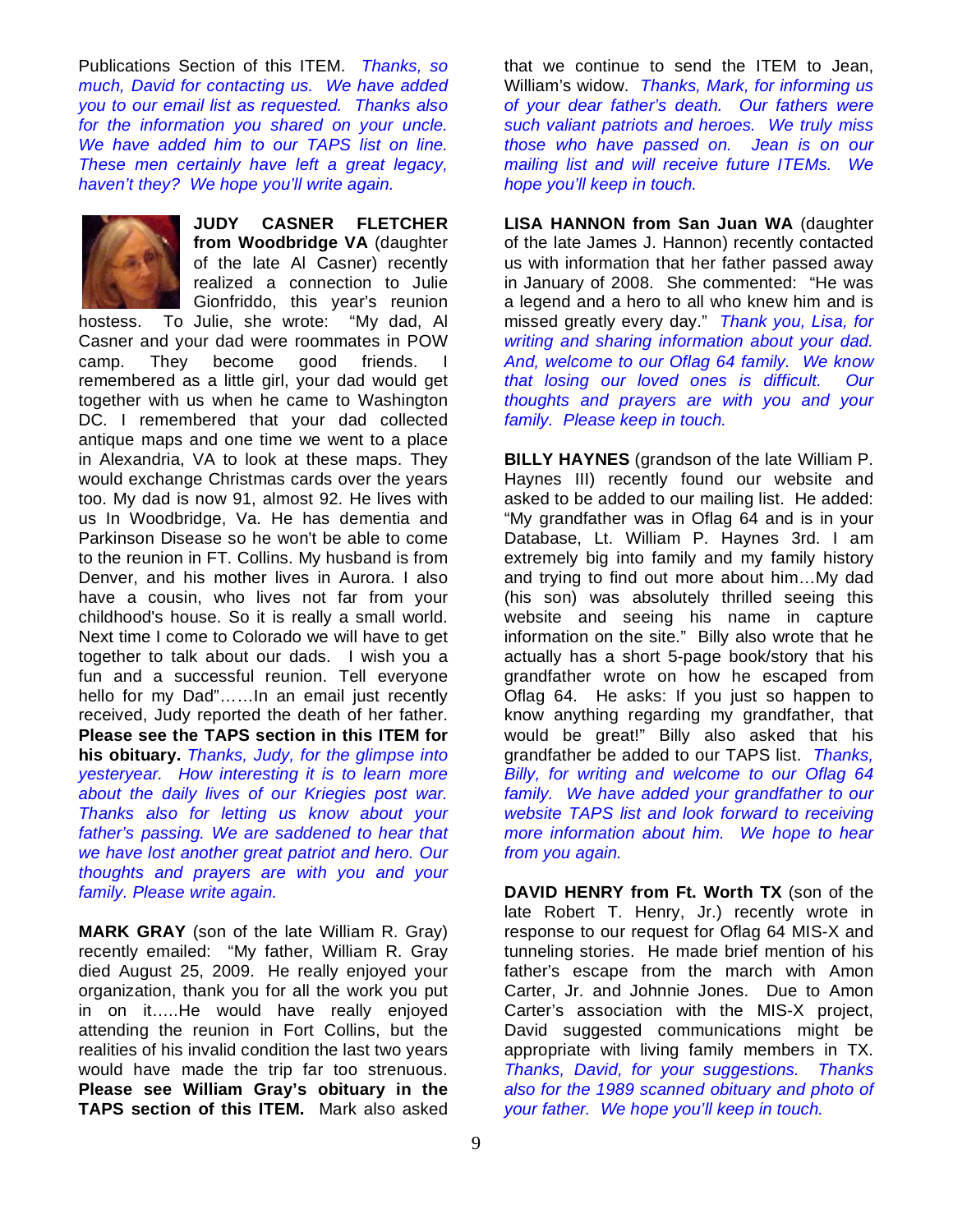

**VICTORIA HERRING from Des Moines IA** (daughter of the late Clyde E. Herring) took a trip recently to Europe and visited Szubin and Oflag 64 while she was there. She has posted her album

online and photos can be seen by going to the following web address:

http://gallery.me.com/victoriaherring#100332 There are also some photos associated with her father's war years at this web address: http://victorialherring.typepad.com/serendipity/20 09/08/clyde-herrings-photos-from-world-war-iiand-in-pow-camp-in-poland.html Just copy and paste into your browser and you'll get there quickly. *Thanks, Victoria, for sharing these great photos. Please write again.* 

**SHARON HUTCHISON from Arlington TX**  (daughter of the late "Ike" Franklin) recently emailed us in response to our request for Oflag 64 MIS-X and tunneling stories. She mentioned the Amon Carter Museum in Fort Worth/Dallas TX area and suggested they might have information to share. She also included a couple of links to historical information online. *Sharon, we appreciate all the information you've shared. We especially appreciate the Oflag 64 Database that you have provided for our website. We hope you'll write again soon.* 

**SUSAN LOWE JONES** recently contacted us with the following request: "My father is looking for the videos made about Oflag 64. He has the POW Odyssey video but has read info on two other ones that have interviews with former POW's. If you can help me find them I would appreciate it. I think one was mentioned in an earlier 2009 issue of the Oflag 64 he receives in the mail." Susan has also asked to be added to our email list. *Thanks, Susan, for writing. I believe the two videos you were talking about were interviews done for the MIS-X documentary with Joe Seringer and Wilbur Sharpe. We have not received copies of the videos as of yet. We'll keep you posted when that happens. Please write again.* 

**ELISSA JUSKALIAN from VA** (daughter of George Juskalian) is looking for an original copy of the photo that was published in the Summer 2009 issue of the ITEM, page 14. If you have a copy and



would be willing to send it for scanning, please send it to Elodie at the contact address on the front page of this ITEM. George Juskalian is included in the photo. *Thanks Elissa for calling. We hope to hear from others soon. Please keep in touch.* 



**LYNN KANAYA from Gig Harbor WA** (wife of Jimmie Kanaya) wrote that she would not be able to attend the reunion this year due to a sick puppy and a bad knee. *Lynn, you were greatly* 

*missed at our reunion this year. Many people asked about you. We know you would've come if you could. Hope your knee heals quickly and that we'll see you again next year in Dallas.* 

**JUDY KNIGHT from Naperville IL** (daughter of Kriegy Ed Graf) recently wrote that her daughter, Katie, will be undergoing radiation everyday for a total of 7 weeks. Judy will be traveling to Colorado



to be with Katie as she begins treatment and will play the rest by ear. She mentioned that some people experience side effects from radiation and some don't so we'll just have to see. She asks, in Katie's behalf, for thoughts and prayers that this treatment will take all the cancer out of her body. *Thank you, Judy, for writing and updating us on Katie's treatments. It was great to see you all at the reunion in Colorado, but we know it was a stressful time with medical concerns. Please keep us posted.*



**ROYAL LEE from Mankato MN** recently sent a much-appreciated donation to the Postage Fund. In a recent email he expressed sadness at the passing of Al Casner stating: "The article on Al

Casner brought tears to my eyes. Al was one of my closest friends in Oflag 64." *Thanks very much, Royal, for your thoughtful and generous contribution to the Postage Fund. We greatly appreciate your support! We understand the feelings you expressed at the passing of Al. Another great Kriegy will certainly be missed by all who knew him. Please keep in touch.* 

**GENE LIGGETT from Vancouver WA** emailed regarding his recent trip to Washington D.C. to visit the Holocaust Museum and the WWII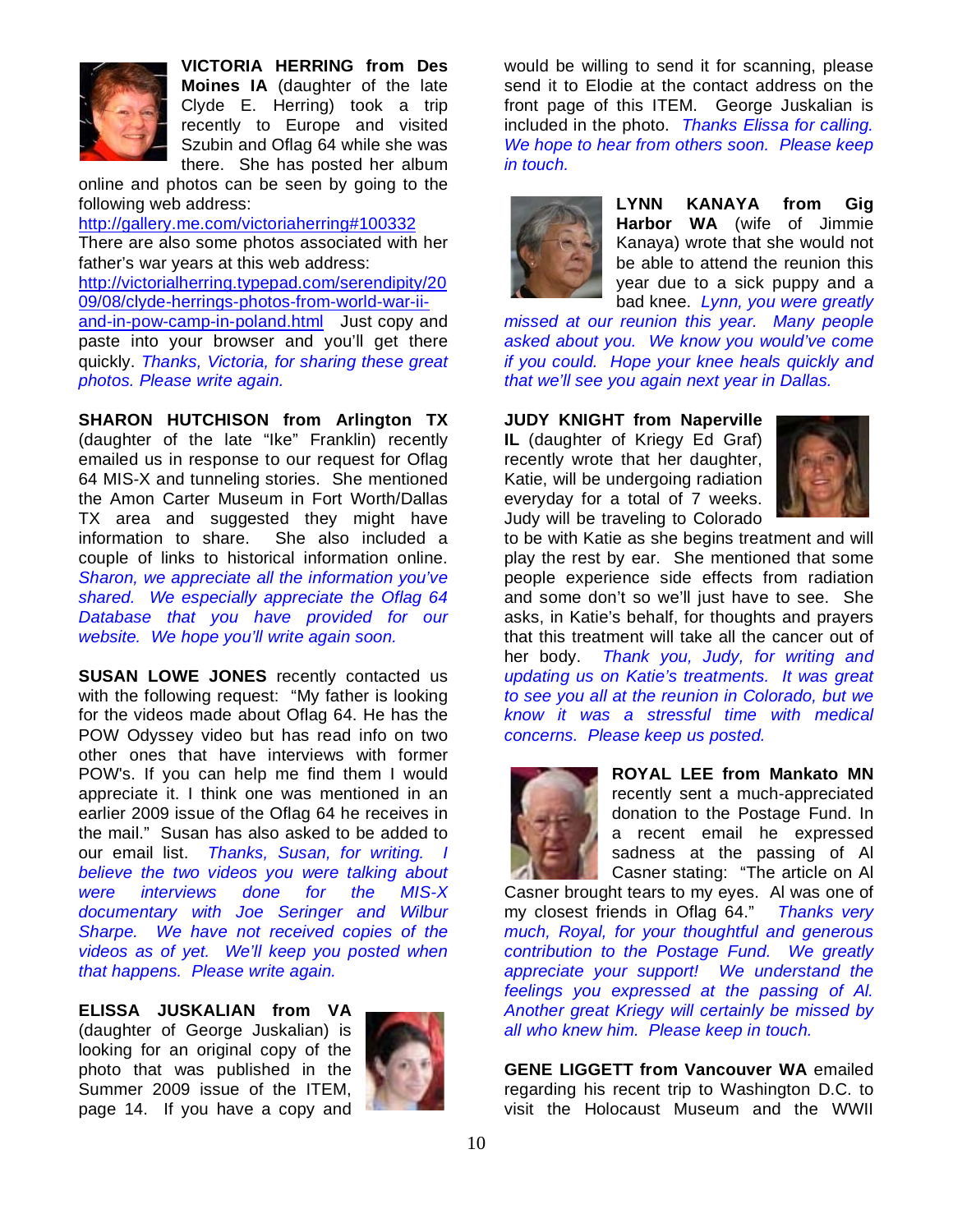

Memorial. He expressed feelings experienced as he walked through a German box car and the memories it brought back. His visit to the WWIi Memorial was quite enjoyable. He stated that the whole

trip was one that he will never forget nor regret. *Thanks, Gene, for sharing your experiences with us. Our best to you. Please write again.* 

**TONY LUMPKIN III from Austin TX** (grandson of the late Tony B. Lumpkin) recently found our website and asked to be added to our email list. He spoke of attending future reunions and updated us on his grandfather's passing in 1979. *Thanks, Tony, for writing and updating us on your grandfather. And, welcome to our Oflag 64 family. We look forward to meeting you at future reunions and to learning more about your grandfather. We hope you'll write again.* 

**SUSAN MASTERS from Stow MA** (daughter of the late Kriegy William Corbett) recently sent an obituary and picture of her late father for the ITEM. (**Please see the TAPS section at the end of this ITEM.)** Susan, who asked to be added to our email list, is also the sister of Pete Corbett who has been a part of our group for quite a while. *Susan, welcome to our Oflag 64 Family and thank you for sending the information on your dad. It's so hard to see these dear men go, but we know there are wonderful memories to help us get through the difficult times. Please write again.* 

**BILL MCCULLOCH from Woodbridge VA**  (from Military Historical Tours) has sent information about a 2010 "American's In Enemy Hands" tour for Oflag 64 Kriegies and their families. If you are interested, please contact him at: Major Bill McCulloch, USMC (Ret), Director-Sales and Marketing, Military Historical Tours, 13198 Centerpointe Way-Suite 202, Woodbridge VA 22193-5285. You can also access tour information from our Oflag 64 website at: www.oflag64.us (not .org) *Thanks, Bill, for sharing this tour information. We hope members of our group will be able to take advantage once more in this great opportunity.* 

**DALE NITZ from Port Orchard WA** is a collector of POW and other veteran's souvenirs and is looking for a picture of the "bird" radio that was used at Oflag 64 and on the march to

Hammelburg. If you can help Dale, please contact him at cnitz@worldnet.att.net. *Thanks, Dale, for sharing this request with Jimmie Kanaya who has, in turn, shared it with our group. We would love to see a picture as well. Please contact us again.* 



**ROBERT O'NEILL from Prescott AZ** sent a short note along with a donation to the Postage Fund. *Thank you very much, Bob, for your thoughtful and generous donation to the Postage Fund. It is so much* 

*appreciated. It was good seeing you at the reunion again this year. Hope to see you at many more. Please write again.* 

**DON PATTON from Minneapolis MN** (from the WWII History Round Table) has sent information about a 2010 tour to Germany including the site of the Hammelburg Raid. If you are interested, please contact him at: Donald G. Patton, Colonel (Retired-US Army), WWII History Round Table, 7220 Fleetwood Drive, Edina MN 55439. You can also access tour information from our Oflag 64 website at: www.oflag64.us (not .org) *Thanks, Don, for providing this tour information. We presented it at our recent reunion and hope members of our group will be able to participate in this great event.* 

**BRIAN ROSE from Kansas City, KS** (grandson of Robert J. Rose) recently found our website and asked to be added to our email list. In looking through our website photo gallery of Kriegies, he noticed one that included his grandfather. He asked for information about when the photos were taken, circumstances behind the photos, connections, etc. We've been able to narrow down some of the requested information and have forwarded it on to him. *First of all, welcome Brian to our Oflag 64 family. We have a wonderful group, all so willing to help and share information. We would love to hear from you again.*

**GEORGE and ARLENE ROSENTHAL from Oldsmar FL** recently wrote to say: "We will certainly be with you



in spirit as you celebrate yet another OFLAG 64 reunion. We wish you great success and tell all our friends we will miss everyone and also tell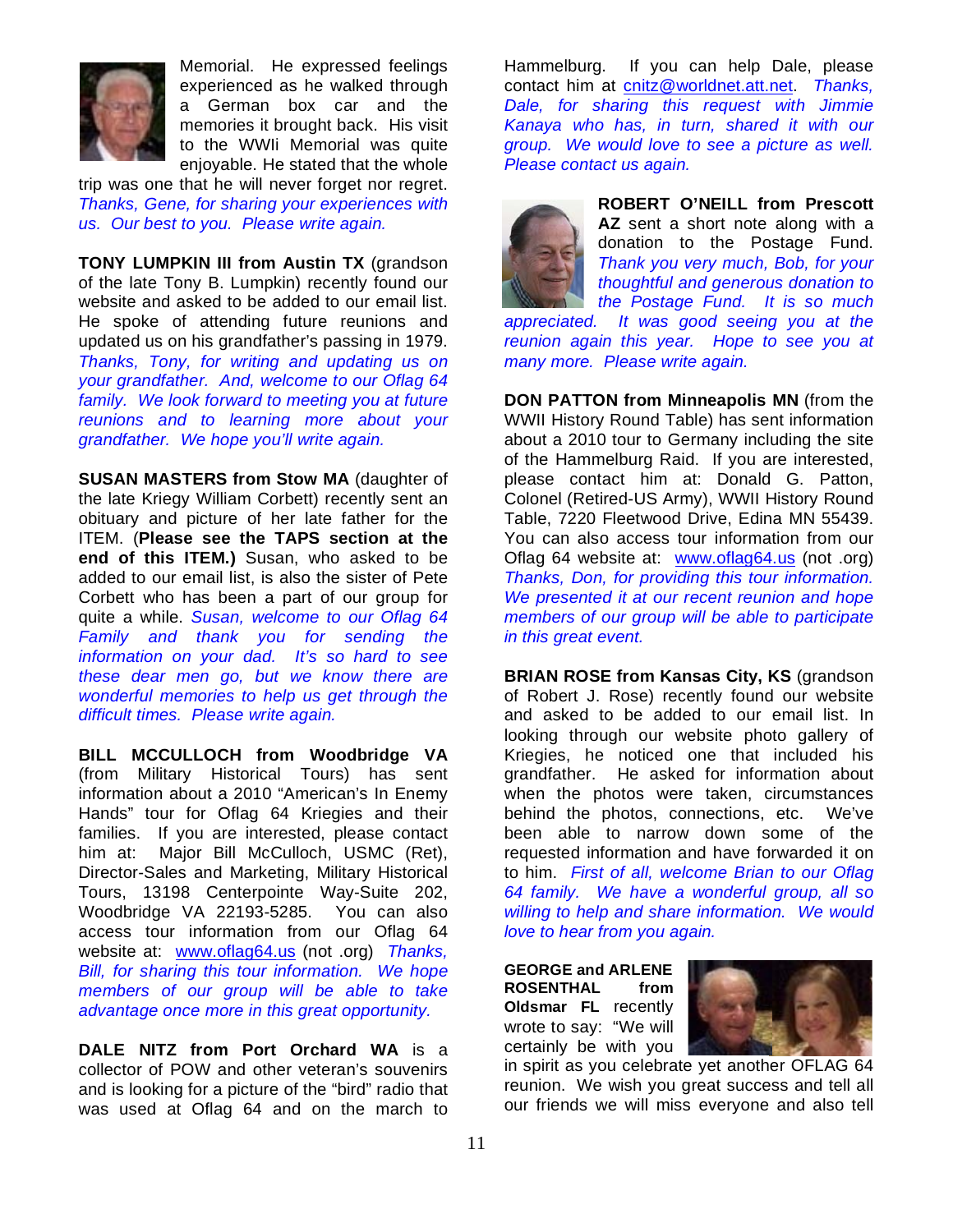my shopping buddies I look forward to the reunion next year. We will be praying for them at the Temple during our High Holiday Services for a New Year filled with good health and happiness." *Thank you both for writing. You were greatly missed at our reunion this year. We felt so badly that our reunion conflicted with Rosh Hashanah. At the time everything was being scheduled it was not printed on any calendar we had, so we send sincere apologies for the oversight. Hope all is well with you both. Please keep in touch.* 



**KAREN ROSSI from Panama Beach City FL** (great niece of the late Thomas D. Drake) recently met with George Juskalian and his wife and daughter, with Wilbur Sharpe

and his daughter, and with Tom and Anne Kreutzer, to learn as much as she could about her great uncle. They had a wonderful time together and much information was shared. Karen was so excited to learn about Oflag 64 and more about Thomas Drake, that she and her husband changed their original plans for September and attended the Oflag 64 Reunion in Ft. Collins instead. *Thanks, Karen, for contacting us and keeping us updated on your recent meeting. There is almost nothing more exciting than having new information available to you. We were so happy to meet you and your husband at the reunion. We hope you'll write again.*

**SUSAN VAN VLIET SCOTT from Cocoa FL**  (daughter of the late Jack Van Vliet) recently contacted us and mentioned that she has a taped interview of her Dad taken during the 1995 reunion. (If you would be interested in a copy, please let Elodie know. She will make contact with Susan.) She also emailed a link to information on the Katyn Forest Massacre. Here's the link:

http://www.electronicmuseum.ca/Poland-

WW2/katyn\_memorial\_wall/kmw\_vanvliet.html

*Thanks, Susan, for contacting us. We look forward to a copy of the interview. The site you suggested is also linked on the links page of our website (Stories/The Katyn Incident). We hope you'll keep in touch.* 

**JOE SERINGER from Cape Canaveral FL** will no longer be living in Wooster OH. Florida is now his permanent residence. We know the

folks in Wooster will miss him, but what a great place to move. Joe's new address is: Puerto Del Rio, 768 Lago Drive, Building 15, Unit #404, Cape Canaveral FL 32920- 4642. We're happy to have this



new information. *Thanks to Joe's daughter, Pat, for this new information. We expect to hear great reports from you Joe. Please keep in touch.*

**SARA SHADE from Muncie IN** (granddaughter of Wilbur W. Bishop) recently found our website and asked to be added to our email list. She also informed us of her grandfather's passing in August of this year. **Please see the TAPS section for his obituary.** She also expressed appreciation for information she has found on our website. *Thank you, Sara, for writing and informing us of your grandfather's passing. It's hard to see our dear Kriegies passing on, but we recognize their great sacrifices and service during a difficult period in our country's history. Our thoughts and prayers are with you and your family. Please write again.* 

**BARBARA SIEGER from Upper Marlboro MD** (daughter of the late Alfred H. Moss) wrote recently to let us know of her father's death in January of 2008. She wrote: "He always spoke highly of your organization and newsletter. He was very proud of his service and time spent at Oflag 64." Barbara also said that she has a POW camp photo which includes her dad and will send us a copy for our website. *Thank you, Barbara, for contacting us and for sharing a little about your father. We look forward to receiving the camp photo which includes him and will add it to our website as soon as possible. We have added your name to our mailing list as requested. Please write again.* 

**ANDREA STANLEY** (granddaughter of the late Austin L. Knapp) recently found our website and has asked to be added to our email list. She also wrote: "My grandpa was WOJG Austin L. Knapp who was a POW in Oflag 64. We have his journal that he kept during the war and have researched his capture quite a bit. I would like to also find out if we can get his journal in the National Archive to preserve it. He passed away in 1993 but I want to know as much as I can." *Thanks for writing, Andrea, and for letting us know about your grandfather. How exciting to*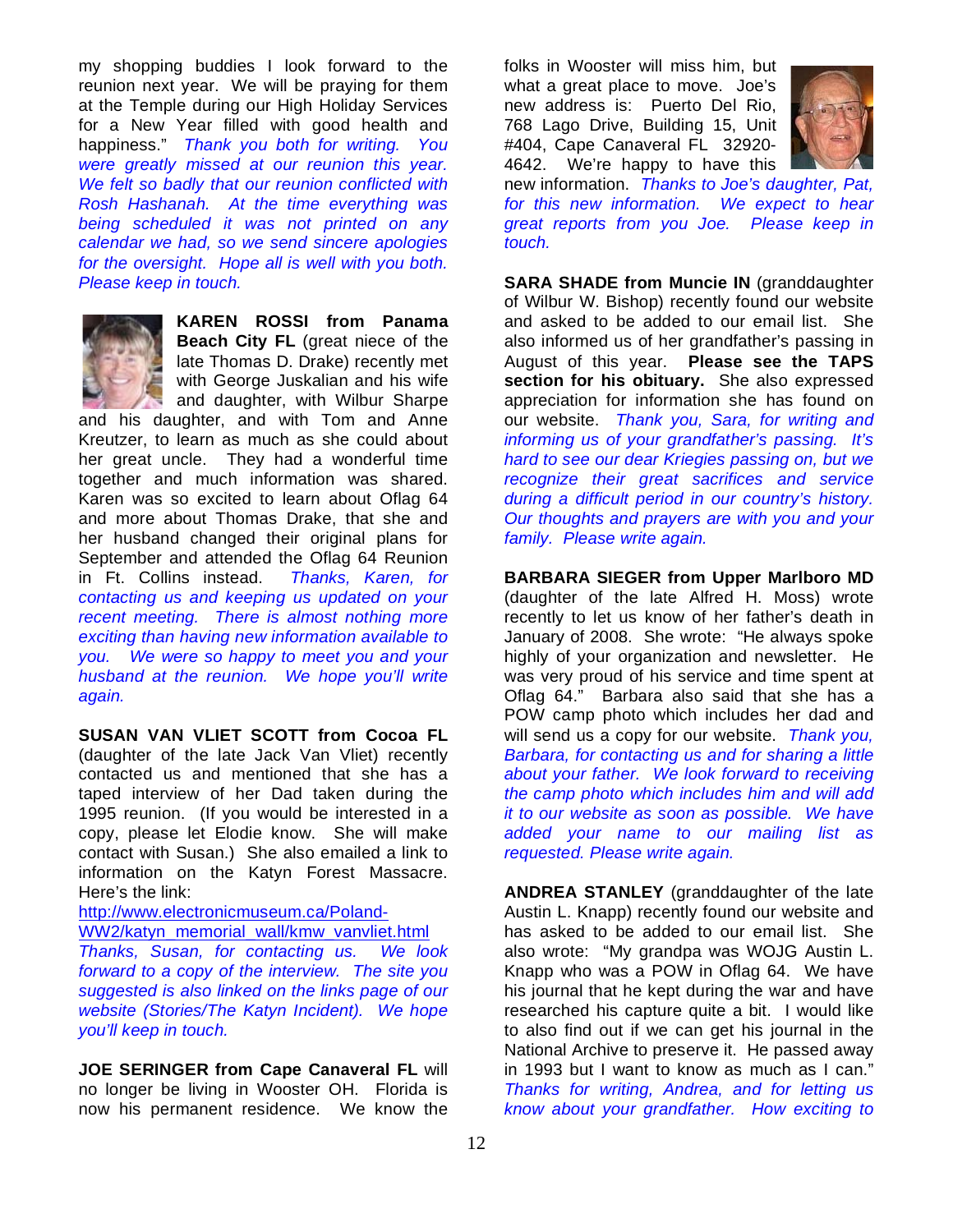*have his journal! We hope you'll get the answer you're looking for from the National Archives website. We look forward to meeting you soon and hope you'll keep in touch.* 

**RENE TESAR from the Czech Republic** recently emailed and expressed interest in the Oflag 64 tunneling project. Rene's association with our group comes through research on Oflag 64 Kriegy Otto Masny and the approach of the Red Army commanders to Oflag 64 Kriegies when liberating the camp. Information about the dark sides of history has been concealed for over 40 years in that country and Rene would like as much WWII information as possible. If you would like to share information through email with Rene, please make contact at: rene.tesar@worldonline.cz *Thanks, Rene, for writing again. We appreciate your interest in past Oflag 64 history. Please contact us again if there is assistance we can give.*

**BOB TIEMSTRA from The Netherlands**  recently wrote about his experiences as a Dutch citizen held at Oflag 64 during WWII. As an interpreter and guide, when captured he was attired as an American soldier with a SHAEF patch on his jacket. So as not to be found out, he gave a fake name and serial number. A little more of his story can be found in the entry below by Frank van Lunteren. *Thanks so much, Bob, for writing. What an amazing story (one which we would like to print in our next ITEM)! Thank you also for your sacrifices during the war. Our best to you. We hope you'll write again.* 

**FRANK VAN LUNTEREN from Arnhem, The Netherlands**  recently sent an interesting email regarding another Oflag 64 Kriegy. He wrote: "I have some good news to report: I have found



another Oflag 64 member: Gerhardus Terpstra (listed in the Oflag 64 database). His real name however is Bob Tiemstra and he is Dutch! While attached to the 508th Parachute Infantry Regiment, 82nd Airborne Division in Holland, he was captured on October 6, 1944. As he wore an American uniform (distributed by a Dutch Captain Bestebreurtje attached to the 82nd ABN Division) and knowing that Germans would shoot Dutch civilians who helped Americans, he claimed he was an American officer/interpreter. I have promised him the weblink to the Oflag 64

website and I will also send him your e-mail address, so that he can contact you himself. Among the paperwork he still has are letters to him from Colonel Goode and Lieutenant Colonel Van Vliet. In a separate email, Frank sent updated information on one of our Kriegies who had previously been lost. He was Jon ZUMSTEG, previously shown on our records as John ZURNSTEG. *Thank you so much, Frank, for this great news. We eagerly await word from Bob Tiemstra. Thank you also for keeping us updated on items of historical significance involving our Oflag 64 Kriegies. Please let us hear from you again.*

**PAT WATERS from Mt. Pleasant** 

**SC** (son of the late John K. Waters) sent a very thoughtful and generous contribution to the Ft. Collins Reunion account to help defray costs. In Julie Gionfriddo's words: It



really helped take the worry out of whether or not there would be enough money." Pat hoped to be able to drop in at least one day but it wasn't possible this time around. We were happy to see Robert Galloway and sons Tillson, John and Patton and wished we could have seen Pat and Martha as well. *Thanks so much, Pat, for your wonderful contribution to the reunion. We missed you and Martha but enjoyed the letter you sent, read by Tillson at our banquet. Hope to see you in the future. Our best to you both.* 

**CONNIE WELCH** (daughter of the last Kriegy Austin Knapp) recently wrote: "I am so please to have found this site." In a subsequent email she wrote: "This site in particular is such a great source of information. My Dad would have loved what it offers." She also wrote that her dad never spoke of his confinement but kept a journal while he was at Oflag 64. She has helped identify basketball team members in our Kriegy Gallery web page, found an article in one of the ITEMs about him and his tailor shop, and plans to scan her dad's journal soon. *Connie, we're happy that you have found us. We welcome you to our Oflag 64 family and look forward to more communications from you. Thanks for your help with photo identification. Our best to you and your family.* 

**MARIUSZ WINIECKI from Szubin Poland** (an Oflag 64 history buff) has recently found our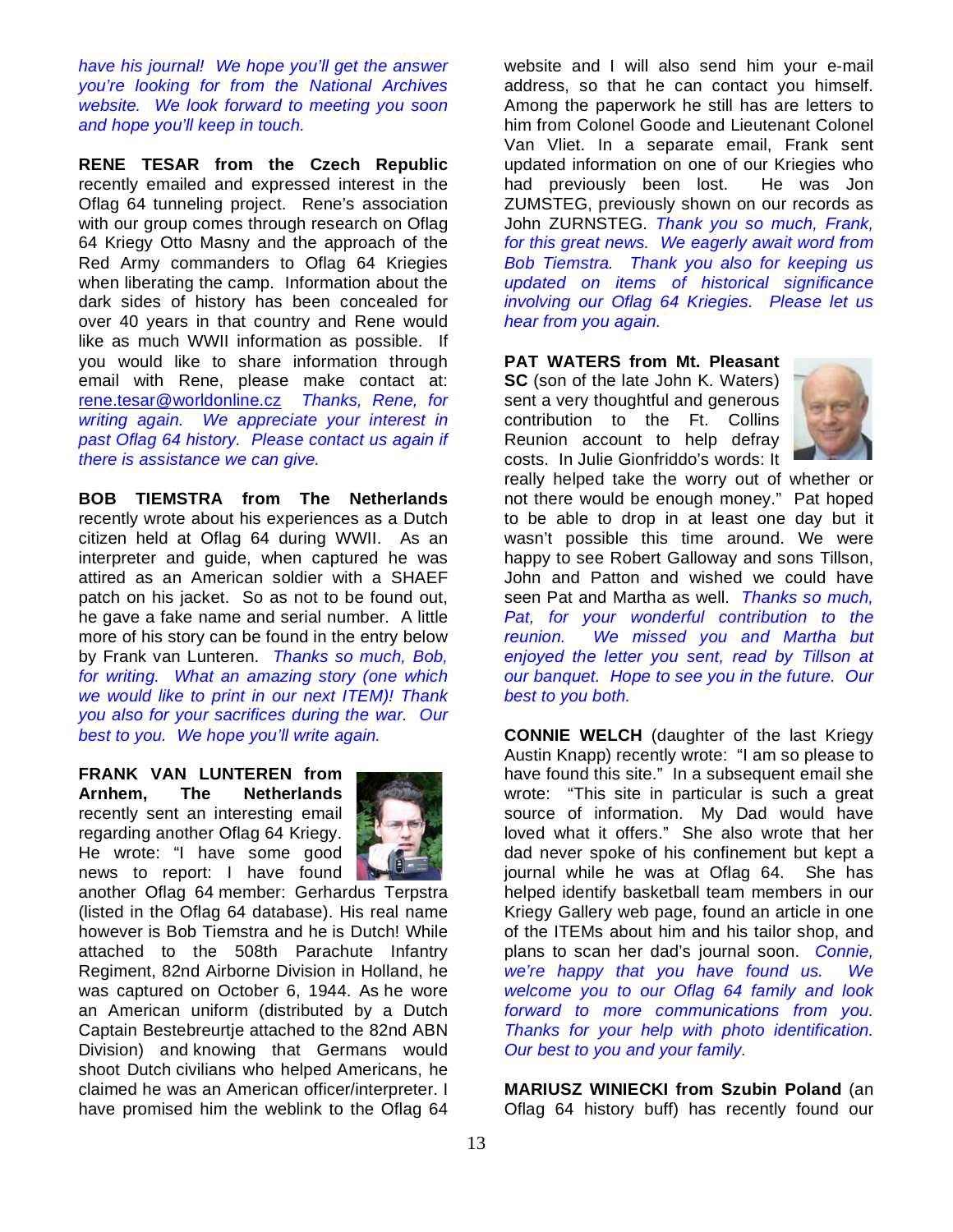website and wrote: "I'm the citizen of Szubin. For few weeks I'm regularly visiting the Oflag 64 page reading the original 1943-45 Items, related stories and memories of Kriegies, watching photo galleries, etc. From this website I've learned a lot about the history of Oflag 64 prisoners. I found it very interesting and exciting. Now I'm looking for some more material to learn from about the history of Oflag 64. I hope that someone from your community - the exprisoners and war veterans from Oflag 64 might be helpful to get it. I'm also very interested in reading the article by Jack Van Vliet "Escape Artists" presented at one of the photos following the link: "Oflag 64 photos from the Iowa Gold Star Military Museum". Unfortunately it is not possible to read it directly from the photo. Could anyone be so kind and post me the copy of the article, that I'd be able to read?" *Thanks so much, Mariusz, for writing to us. We're happy you have found our website. We have sent an email to the museum to see if they might be able to share information with us. We will let you know as soon as we hear. We have also contacted Robert Galloway who produced the POW Odyssey DVD. We will send other requested information as soon as it is available. Please write again.* 

## INFORMATION STATION

## **Thanks to Jean Christensen, widow of Robert C. Christensen, for the following important information:**

 On September 23, 2008, LOU GEHRIG'S DISEASE, Amyotrophic Lateral Sclerosis (ALS), was made a presumptive condition for all veterans who served in our armed forces for at least 90 days.

 This means that the widows of those veterans who died of Lou Gehrig's disease in years past are eligible for the VA widows' monthly benefit, which is very substantial.

 Many people are not aware that a veteran's death due to this disease is now considered serviceconnected.

This benefit affects widows of all veterans, not just former POWs. Send inquiries to: Fred Campbell

3312 Chatterton Drive San Angelo TX 76904 fredrev@webtv.net.

For more information, you can also access the VA Benefits web page at: http-//www.alsa.org/fil#BAD63CD



 As is stated on the Library of Congress website, the Veterans History Project of the American Folklife Center collects, preserves, and makes accessible the personal accounts of American war veterans so that future generations may hear directly from veterans and better understand the realities of war. The project collects first-hand accounts of U.S. Veterans from World War I through the present Afghanistan and Iraq conflicts. In addition, those U.S. citizen civilians who were actively involved in supporting war efforts (such as war industry workers, USO workers, flight instructors, medial volunteers, etc.) are also invited to share their valuable stories.

 Stories can be told through personal narratives (audio and video-taped interviews, written memoirs), correspondence (letters, postcards, v-mail, personal diaries), visual materials (photographs, drawings, scrapbooks).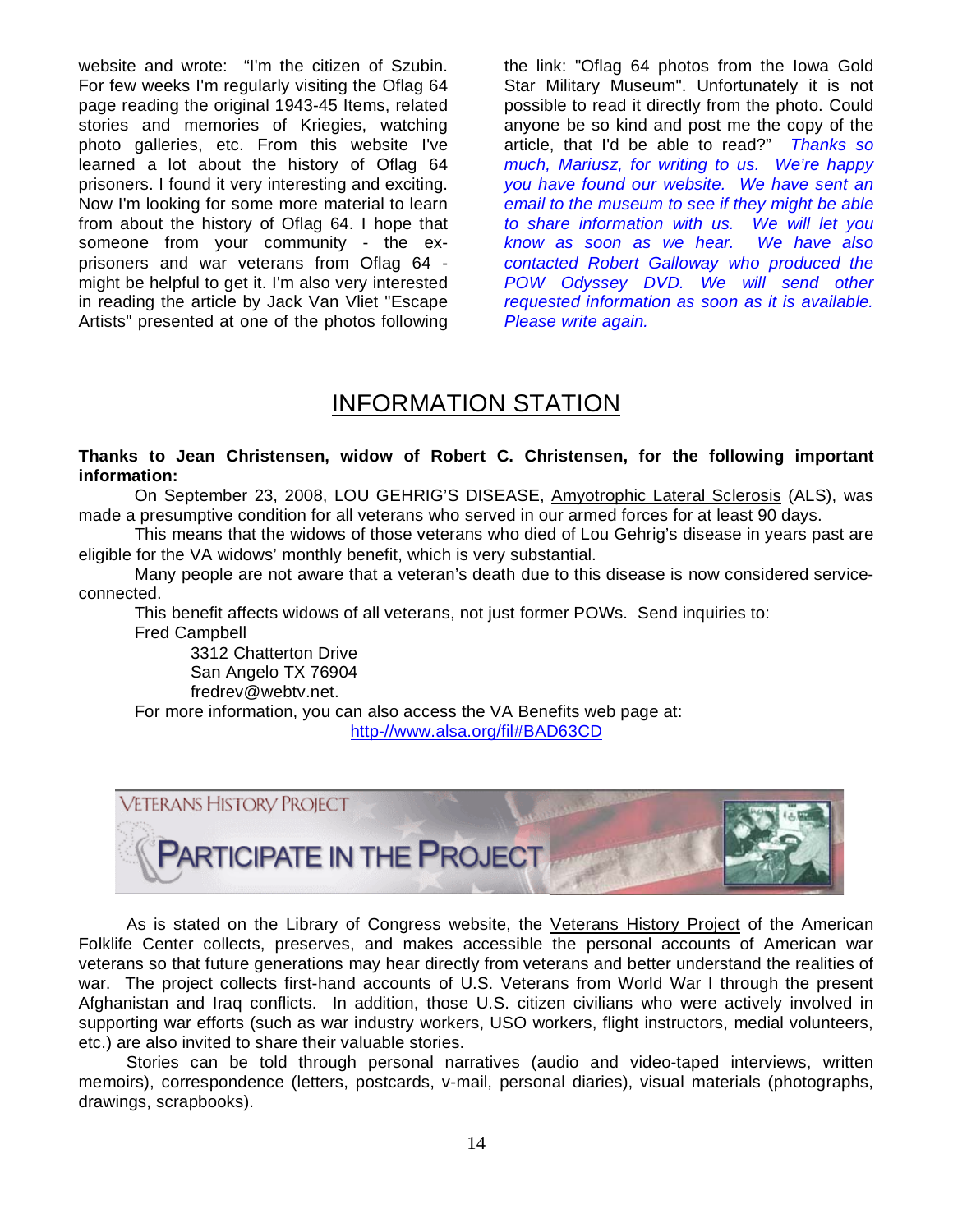If you haven't yet submitted your story, and would like to participate, go to the following web page to get started: http://www.loc.gov/vets/kit.html There are five easy steps to follow. If you do not have internet access, ask a friend or relative to go to the site for you to learn how you can participate.

We hope you'll consider participation. None of your stories should be lost.

# MIS-X or Tunneling Project Information Needed

Dear Oflag 64 Family,



 We were all disappointed that the portion of the MIS-X story involving our Oflag 64 POWs could not be included in the recent National Geographic documentary. We feel that the Oflag 64 piece of MIS-X history is important to know and we would like to preserve as much of the story as possible from those who were involved in the MIS-X project or knew about it. So far those we know who were involved with MIS-X were: James D. Alger, John H. Van Vliet, John K. Waters, Amon Carter, Royal Lee, Harry T. Schultz, Joe Seringer,

Wilbur Sharpe and two others, last names Bowman and Wilson. We are also interested in the Oflag 64 tunnel project. Many were involved with that including Bill Cory, Spud Murphy, Hervey Robinson, and Bill Fabian .

If you are a Kriegy and are able to share your story or stories regarding the MIS-X or tunnel projects, or if you are a family member of a deceased Kriegy in possession of these stories, please either email me or send stories to my street address. Our hope is to put "our MIS-X story" on our website. Write to me at the contact address on the first page of this ITEM. Thanks so much for your help.

Best Regards, Elodie Caldwell



 **August 21, 2009 The History Channel is preparing to launch a new 10-part series called "WWII in HD". It will air in the 4th Quarter of 2009.** Calling it "one of the network's most ambitious projects to date", HISTORY says the series promises to be "the most visually astonishing World War II drama/documentary ever shown on television a view through the eyes of 12 Americans who fought in or contributed to the war effort."

 Emmy Award winner Gary Sinise (CSI:NY) will narrate. In addition, individual war stories of these 12 Americans will be voiced by the following actors: *Jack Werner:* JUSTIN BARTHA *Rockie Blunt:* ROB CORDDRY *Richard Tregaskis:* TIM DEKAY *Archie Sweeney:* MARK HEFTI *Jimmie Kanaya:* **JAMES KYSON LEE** *Charles Scheffel:* RON LIVINGSTON *Shelby F. Westbrook:* LL COOL J *Robert Sherrod:* ROB LOWE *Bert Stiles:* JOSH LUCAS *Jack Yusen:* JASON RITTER *June Wandrey:* AMY SMART *Nolen Marbrey:* STEVE ZAHN HISTORY says it has preserved and restored thousands of hours of color archival footage for the documentary, unearthed from archives and private collections across the globe and never seen by most Americans. "The archival footage has been restored to pristine condition through advanced HD technology," a press release from the company notes. "Some of this "lost" footage has not been seen since the 1940s. Artfully shot contemporary HD footage will be seamlessly blended in to reveal what has become of the places where men fought and died.

 "Diaries, journals, interviews and Dolby "soundscape" also are incorporated." The series follows a handful of people as their personal journeys cross-connect with one another throughout the war. Their stories, culled from diaries, journals, and new interviews, will help recreate the war's events "not as detached historical facts, but rather as profound experiences on the level of a great Hollywood epic. The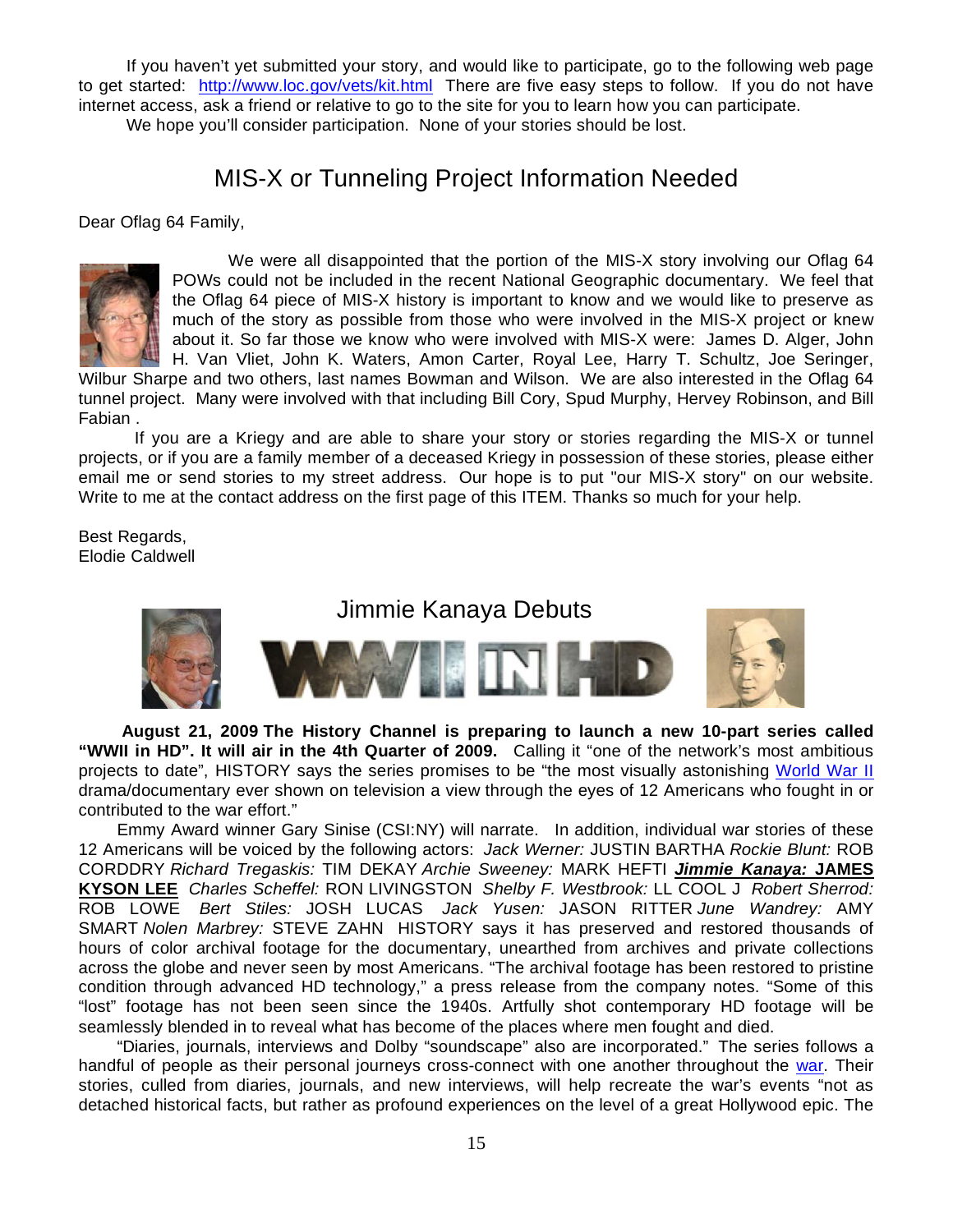veterans themselves also appear, recounting their experiences first hand," says HISTORY. As part of HISTORY's multi-media partnership with the Library of Congress and its collection of nearly 140 million items, History also will incorporate original Library of Congress audio recordings from World War II into the series. "This is HISTORY at its core," said Nancy Dubuc, Executive Vice President and General Manager of the History Channel. "We are committed to preserving our heritage and the remarkable digital technology of "WWII in HD" will go a long way in ensuring that we never forget the sacrifice made by the Greatest Generation."



Hi all: The program is scheduled to begin airing on November the 15. The programs will air two episodes a night for five days (Sunday through Thursday nights). Jimmie will be in episodes #7 and #9 pm: a Wednesday and Thursday. There will be still shots of Jimmie in promos. Lynn Kanaya *Thanks so much, Lynn, for keeping us informed. We're looking forward to this production.* 

# A Good Deal for Veterans

In recognition of your service to our country, all veterans and active duty military personnel are invited to eat free at Applebee's Neighborhood Grill & Bar Restaurants this Veterans Day, Wednesday, Nov. 11, 2009. As you may recall, Applebee's launched a pilot program last year on Veterans Day offering free entrees to military service personnel and veterans. Because the response was so overwhelmingly positive, Applebee's is extending the invitation throughout the country this year. We would appreciate your help in spreading the word.

Please help us share details across your various communication channels. All U.S. veterans and active duty military with proof of current or former military service will eat free at all Applebee's nationwide on Veterans Day, Wednesday, Nov. 11, 2009.



## **Valid Veteran and Active Duty Identification to Obtain Free Entree:**

- · U.S. Uniform Services Identification Card
- · U.S. Uniform Services Retired Identification Card
- · Current Leave and Earnings Statement (LES)
- · Veterans Organization Card (i.e., American Legion and VFW)
- · Photograph in uniform
- · Wearing uniform

Applebee's web address is: http://www.applebees.com/vetsday



**Submitted by Eleanor Bertrand**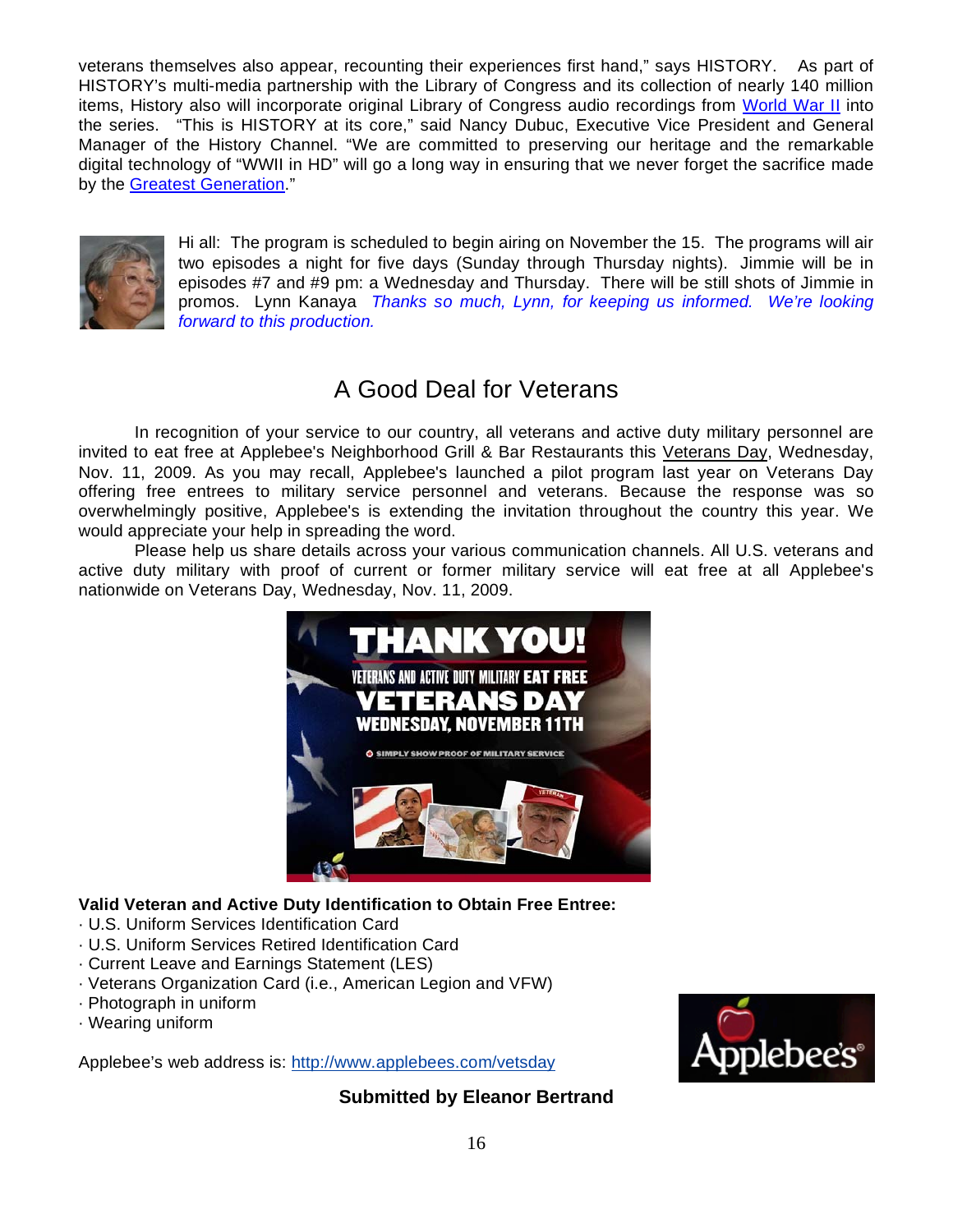# ITEM COMMENTS

**Let us know how we are doing. Constructive comments and criticisms are welcomed and appreciated. Here are some nice comments from some nice folks.** 



I continue to enjoy reading the Oflag 64 ITEM with all the news of the good folks involved. ~ *Win Ball, Tryon NC* 

I particularly enjoyed this ITEM. The poignant comments from Robert Galloway brought back memories of each Kriegy quoted. Bill Sharpe's story was fascinating. Thank you for making the publication better and better! *~ Kathy Ezell, Coral Gables FL* 

# OFLAG 64 WEB CONNECTION

I think you have a wonderful site here. I always wanted to ask Uncle Joe about his experience, but he was a very quiet type and [I] respected his mood. *~ Colleen Camara, Mountain View CA* 

Discovering your blog was exciting for me and very recent. Thank you for your work in maintaining this blog. *~ David Ferguson, Westlake Village CA* 

Thanks a lot for this website! The website looks great by the way! I like the website and everything you guys have done! *~ Billy Haynes*

Thank you for creating this site! It's an incredible wealth of information! *~ Tony Lumpkin III, Austin TX* 

I can't thank you enough for the valuable information you have shared. *~ Sara Shade, Muncie IN* 

My father, Austin Knapp, was at Oflag64. I am so pleased to have found this site…This site in particular is such a great source of information. My Dad would have loved what it offers. *~ Connie Welch* 

New Visitors to our Oflag 64 Web Site

Colleen Camara – Niece of the late Joseph Hryhorec Karen Crandall – Niece-in-law of the late Robert W. Crandall Kathryn Northcutt Cunningham – Daughter of the late Enoch L. Northcutt Paige Dersham – Granddaughter of the late Osie "Jim" Turner David Ferguson – Nephew of the late Clarence M. Ferguson Lisa Hannon – Daughter of the late James J. Hannon Billy Haynes – Grandson of the late William P. Haynes III Susan Lowe Jones – unknown relationship Tony Lumpkin III – Grandson of the late Tony B. Lumpkin John Northcutt – Son of the late Enoch L. Northcutt Brian Rose – Grandson of the late Robert J. Rose Sara Shade – Granddaughter of the late Wilbur W. Bishop Andrea Stanley – Granddaughter of the late Austin L. Knapp Connie Welch – Daughter of the late Austin L. Knapp Mariusz Winiecki – Oflag 64 history buff from Poland

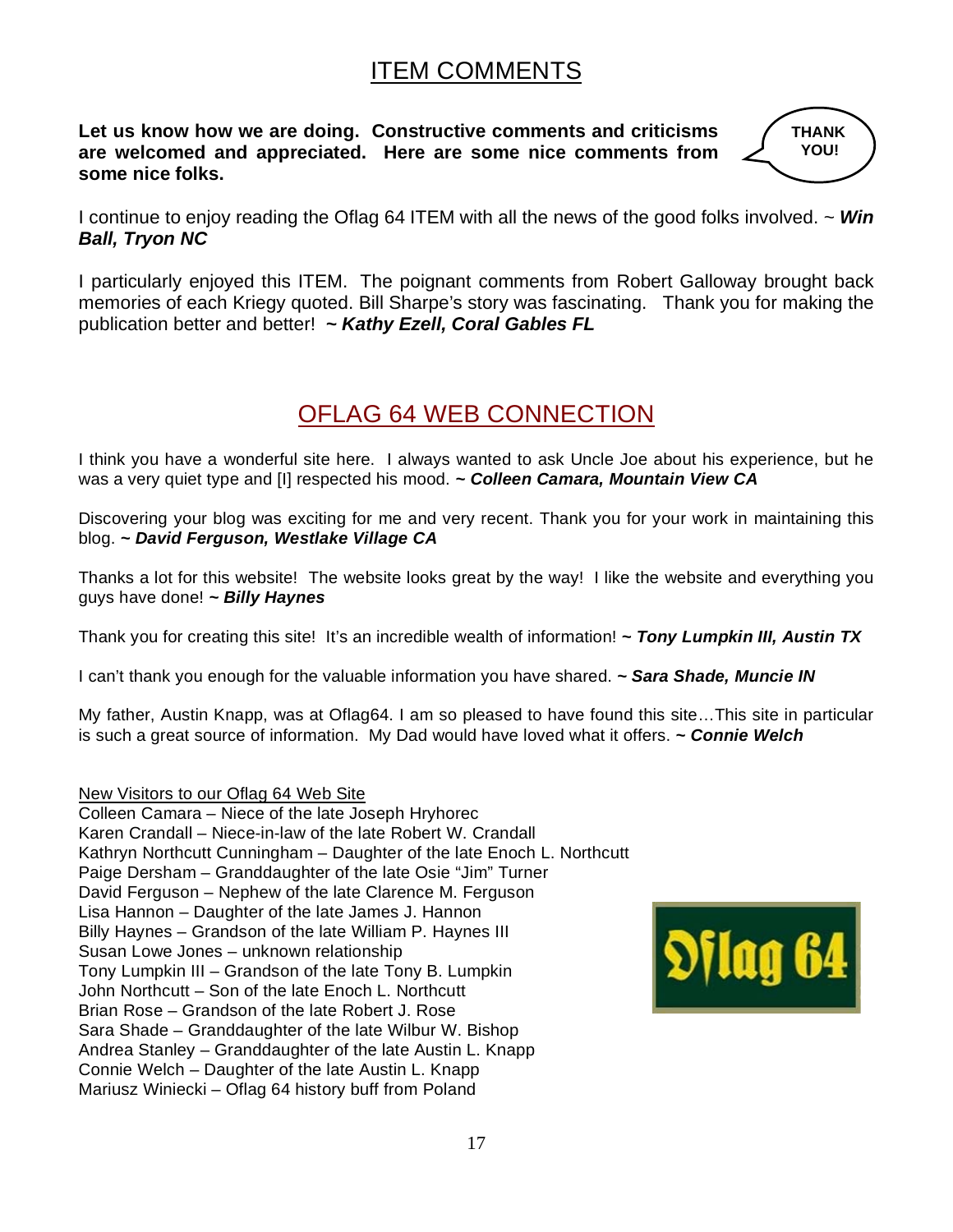# **PUBLICATIONS**

The following publications might be of interest to you. Many of them were written by our men. Your local library is a good place to check for availability. If you can't find what you're looking for there, write to the author or publisher or click on the links below. New and used copies are often available from online sites.

- **1. Americans Behind the Barbed Wire** by Frank Diggs, Story of Frank's trip across Russia in 1945. Publisher: Vandemere Press, P. O. Box 5243, Clearwater FL 22205 (New price is \$24.95/Hardcover) http://www.vandamere.com/diggs.htm or http://www.amazon.ca/Americans-Behind-Barbed-Wire-Inside/dp/0743474821
- **2. Diary of A Kriegie** by Ed Beattie. Diary of Ed Beattie, A UPI Correspondent captured near the Moselle River in Sept '44.Publisher: Thomas Y. Crowell Co., New York NY http://www.amazon.com/Diarykriegie-Edward-W-Beattie/dp/B0007E4AUA
- **3. Escape to Russia** by Howard "BOOMER" Holder. Story of Boomer Holder as he went across Russia in 1945. Publisher: Iberian Publishing Co., Athens GA http://www.amazon.com/Escape-Russia-Howard-Randolph-Holder/dp/B0006F7X72/ref=sr\_1\_1?ie=UTF8&s=books&qid=1226549191&sr=1-1
- **4. Home Was Never Like This**. Diary of Col Yardley. Publisher: Yardley Enterprises. Evergreen, CO. http://www.amazon.com/s/ref=nb\_ss\_b?url=search-alias%3Dstripbooks&fieldkeywords=HOME+WAS+never+like+this&x=0&y=0
- **5. Justifiable Pride** by William D. Stevens, Jamal Books, 2340 Devoe Drive, Lincoln NE 68506, 402-488- 6005 http://www.amazon.com/s/ref=nb\_ss\_b?url=search-alias%3Dstripbooks&fieldkeywords=Justifiable+Pride&x=13&y=17
- **6. Katyn Forest Video** (Beta or VHS). Ray Towers, Jr., 25105 Vista Greens Court, Hayward CA 94541, 415-582-4871
- **7. Kriegie** by Kenneth Simmons. Diary of an Air Force Pilot. Publisher: Thomas Nelson and Sons. New York NY. http://www.amazon.com/s/ref=nb\_ss\_b?url=search-alias%3Dstripbooks&fieldkeywords=Kriegie+by+Kenneth+Simmons&x=0&y=0
- **8. Kriegsgefangener 3074 (Prisoner of War)** by Clarence Ferguson. Publisher: Texan Press, Waco TX http://www.amazon.com/s/ref=nb\_ss\_b?url=search-alias%3Dstripbooks&fieldkeywords=Prisoner+of+War+by+Clarence+Ferguson&x=16&y=17 or occasionally available at: http://www.abebooks.com/servlet/SearchResults?an=Clarence+Ferguson&sts=t&tn=Kriegsgefangener  $&x=43&y=14$
- **9. OFLAG 64, 50th Anniversary Book**. Anniversary Committee. Publisher: Evanston Publishing Co., Evanston IL. http://www.amazon.com/Oflag-64-fiftieth-anniversarybook/dp/1879260239/ref=sr\_1\_1?ie=UTF8&qid=1226550698&sr=1-1
- **10. Passages to Freedom**, Joseph Frelinghuysen, 1990, Publisher: Sunflower University Press, 1531 Yuma (Box 1009), Manhattan KS 66502-4228, 800-258-1232 (\$17.95, includes S & H) http://www.amazon.com/Passages-Freedom-Story-Capture-Escape/dp/0897451317/ref=sr\_1\_1?ie=UTF8&s=books&qid=1226550856&sr=1-1
- **11. Oflag 64: A P.O.W. Odyssey**, DVD, Robert Galloway Media, LLC; 900 Johnnie Dodds Boulevard, Suite 108; Mount Pleasant SC 29464 (\$29.95 plus \$5 S&H - Please make checks payable to Robert Galloway Media, LLC)
- **12. Raid! The Untold Story of Patton's Secret Mission** by Richard Baron, Major Abe Baum, and Richard Goldhurst (paperback) http://www.amazon.com/Raid-Untold-Pattons-Secret-Mission/dp/0440236096/ref=sr\_1\_1?ie=UTF8&s=books&qid=1254190748&sr=1-1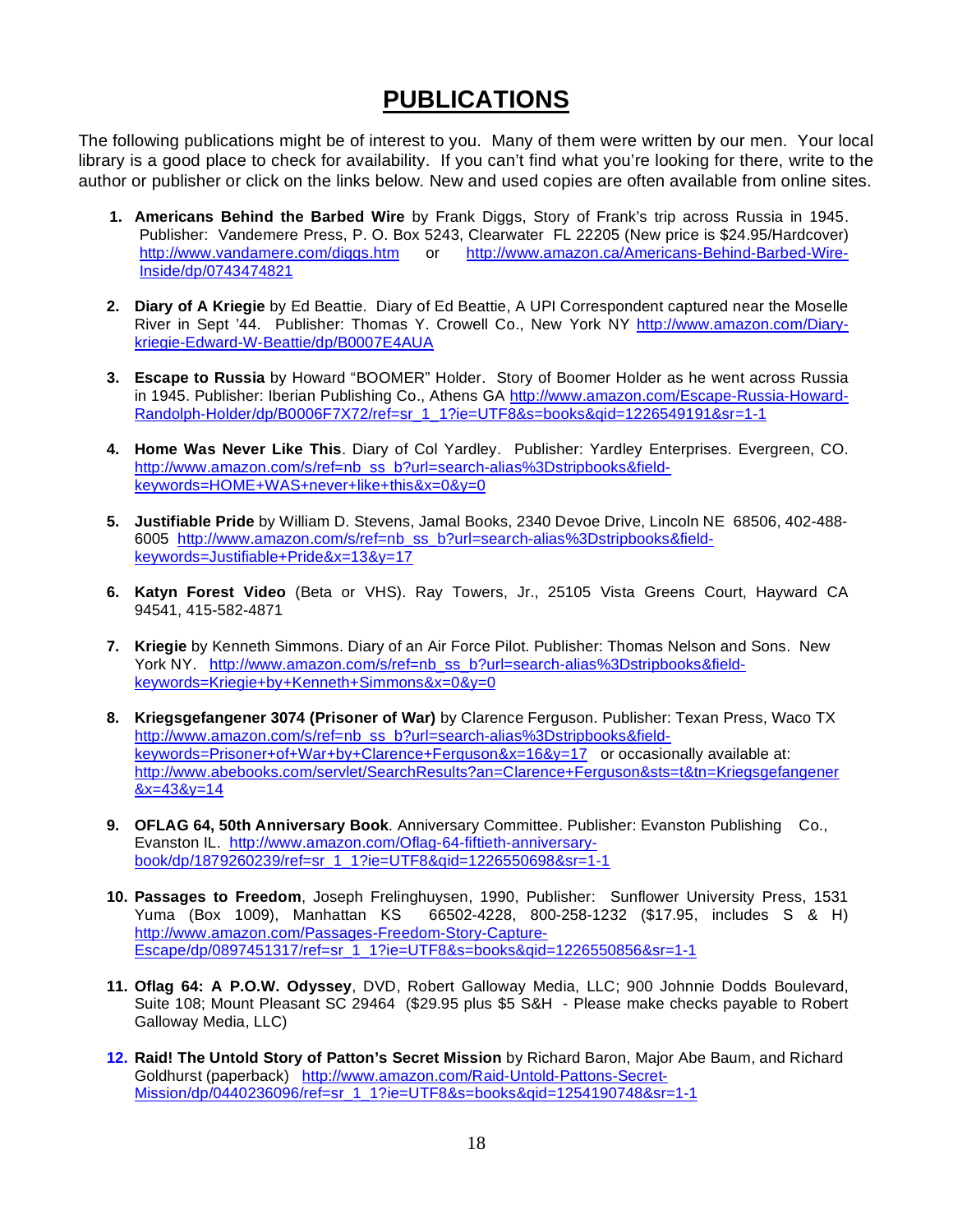- **13. A Ramble Through My War** by Charles T. Marshall, Publisher: Louisiana State University Press, 1999. (\$29.95) http://www.amazon.com/Ramble-Through-My-War-Anzio/dp/0807126365/ref=sr\_1\_1?ie=UTF8&s=books&qid=1226550977&sr=1-1
- **14. The Escape Factory** by Lloyd Shoemaker. Story of a secret organization in Wash DC that maintained contact with all POWs in WWII. St Martins Press. New York NY (A few are available on Amazon.com) http://www.amazon.com/Escape-Factory-Story-Mis-X/dp/0312925727/ref=sr\_1\_1?ie=UTF8&s=books&qid=1226551149&sr=1-1
- **15. The Water and The Rock** by Charles Jones. Diary of a man captured in Africa. Publisher: Anchor Publishing Co., Northwood, IA http://www.amazon.com/Water-Rock-Charles-L-Jones/dp/B000IXSZHO/ref=sr\_1\_1?ie=UTF8&s=books&qid=1226551381&sr=1-1
- **16. The Welcome Swede** by Frank Diggs. Publisher: Vantage Press, New York, NY (\$11.00) http://www.amazon.com/Welcome-Swede-Thousands-Germanys-Prisoners/dp/0533078180/ref=sr\_1\_1?ie=UTF8&s=books&qid=1226551448&sr=1-1
- **17. 33 Months as a POW in Stalag Luft III** by Albert P. Clark. Publisher: Fulcrum Publishing, 16100 Table Mountain Parkway, Suite 300, Golden CO 80403, 800-992-2908 (17.95 pb) http://www.amazon.com/Months-POW-Stalag-Luft-III/dp/1555915361/ref=sr\_1\_1?ie=UTF8&s=books&qid=1226551497&sr=1-1
- **18. Tours of Duty: World War II Veterans Personal Stories** by Eleanor Bertrand. Includes stories of Jimmie Kanaya from Oflag 64, Martin Jones from Hammelburg, and Oscar Richard from Stalag I. Publisher: BookSurge Publishing (2/22/08). \$17.99 from Amazon.com, 1-800-201-7575 http://www.amazon.com/Tours-Duty-Veterans-Personal-Stories/dp/141968728X/ref=sr\_1\_1?ie=UTF8&s=books&qid=1226551561&sr=1-1

## Other Publications

*NEW INFORMATION:* The publications listed immediately below are out of print but the online versions can now be accessed by logging onto our website at www.oflag64.us. Click on the Looking for Lost Men link at the top of the Database page or click on the Brave Young Men link on the POW Accounts page.

> **Original Roster-Oflag 64 Database The Oflag 64 Directory Database The Men of Oflag 64 Database Hammelburg Roster Database Tribute to TF Baum POW Accounts**

## **WRITE DIRECTLY TO THESE CONTACTS FOR THE FOLLOWING:**

**A Grand Tour of Russia to Odessa, Winter ~ 1945** by Herb Garris, edited by Clarence Meltesen. Will soon be available on the Oflag 64 website.

**My Tour of Russia** by Herb Garris, P. O. Box 1693, Pinehurst NC 28370-1693

**Press Releases** by Ted Roggen, 101 Westcott, Houston TX 77007 (\$10.95)

**Vic Kanners Diary**. Don Kanners, 3205 Jennella Dr, Commerce TWP MI 48390-1619, dkanners@comcast.net

**Roads to Liberation** by Clarence R. Meltesen is available free of charge except for a \$5 per copy shipping fee. Please contact Elodie Caldwell at the contact address on the front page of this ITEM. (Thank you Meltesen family.)

**The Waters Story.** Contact Pat Waters, 412 Rice Hope Drive, Mt. Pleasant SC 29464-9273

A **1947 Oflag 64 Reunion Photo** is available for a \$5 donation to the Postage Fund. Send your donation and request to Elodie Caldwell at the contact address on the front page of this ITEM. (Thank you Judy Fletcher.)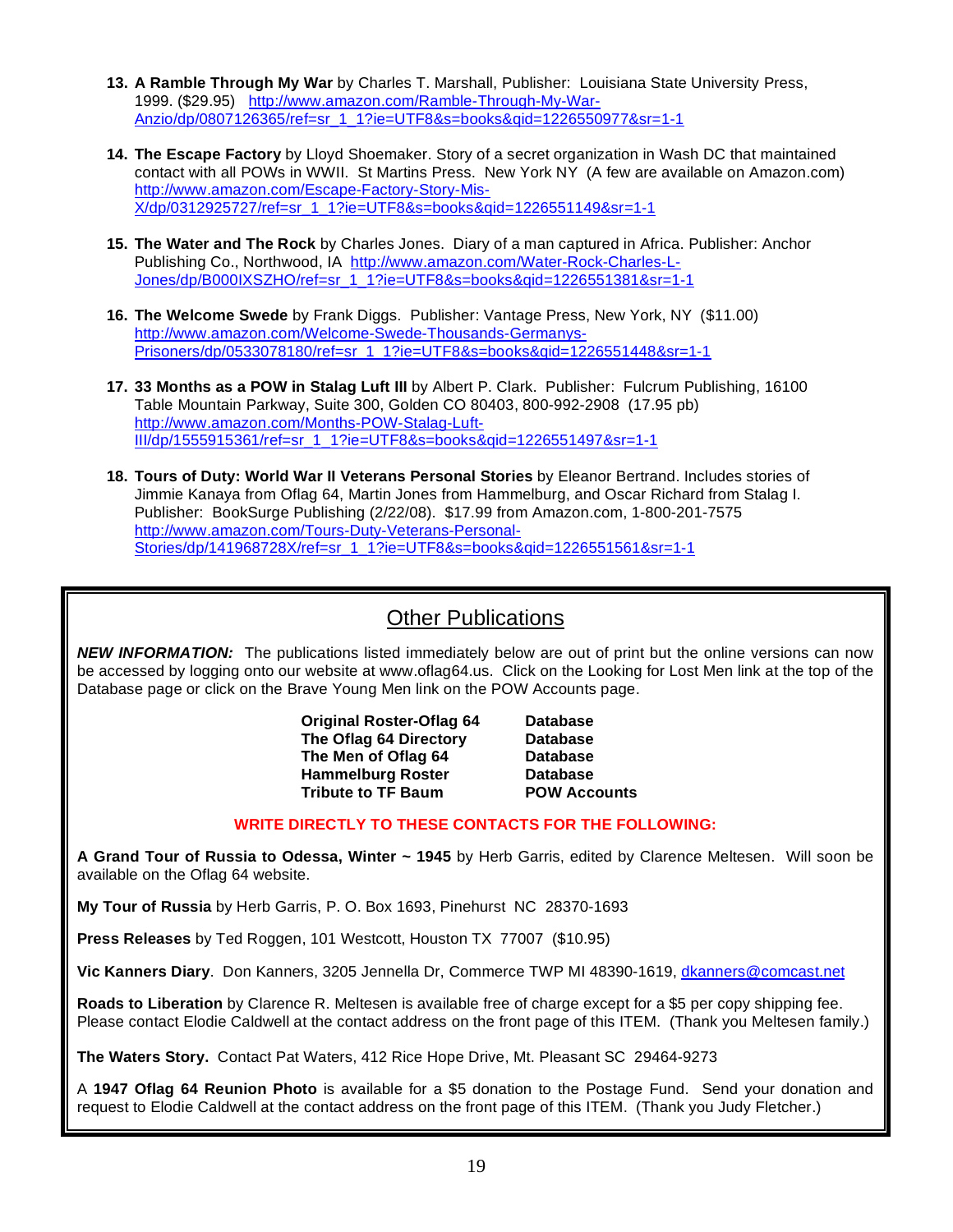# Ernest Ankrom "Snap" 1921 - 2009



ANKROM Ernest "Snap" Ankrom, 88, of Circleville, died October 8, 2009 at Pickaway Manor. He was born April 13, 1921 in Pickaway County, the son of Roy and Marie (Neff) Ankrom. He was U.S. Army

1st Lt. H Company 179th inf. 45th Div., P.O.W., retired from Columbia Gas of Ohio, member of Good Shepherd United Methodist Church, Elks Lodge #77,



American Legion Post 134, Charter President of Circleville Sertoma Club. He was preceded in death by his parents; wife Lois Jean (Fausnaugh) Ankrom; and son Jeff Ankrom. He is survived by his daughter, Sandy Williams of Circleville; daughter-in-law, Sally Greene of Atlanta, Ga.; grandchildren, Stacey (Kyle) Lowe, Brett (fiance Kendall Enmark) Williams and Kit (Shaun) Benzel; great grandchildren, Mallory Lowe, Lili and May Benzel; brother, Bill (June) Ankrom of Circleville; sisters, Vivian Rasor and Norma Jean Fleming of Columbus, Maxine Allison of Circleville and Phyllis Hulse of Darbyville; sister-in-law, Nancy Fausnaugh of Stoutsville; special friend, Freda Lasure of Heath and several nieces and nephews. Funeral service will be held 10:30 a.m. Tuesday October 13, 2009 at the WELLMAN FUNERAL HOME, Circleville. Friends may call from 4-8 p.m. Monday at the funeral home. Memorial contributions may be made to Berger Health Foundation Rainbow Fund, 1280 N. Court St. Circleville or Hands for Disabled.

Published in The Columbus Dispatch on October 10, 2009.

The online obituary was found at: http://www.legacy.com/obituaries/dispatch/obitu ary.aspx?page=lifestory&pid=134207358

# Wilbur W. Bishop 1916 – 2009



BISHOP Wilbur W, born Oct 13, 1916 in Lowes, KY, passed away on Fri, Aug 28, 2009. Wyman is survived by his wife Ruth (Mulholland) Bishop, his six children Judy and Buddy

Campbell, Mimi and David Shade, Steve Bishop, Susan and Bobby Mastin, Phillip and Mary Beth Bishop and David & Tina Bishop, three nieces Jayne Norville, Lynn Miller and Gayle Ayala as well as 11 grandchildren and 2 greatgrandchildren. Wyman was preceded in death by his parents, Roy and Leta Bishop, brother W.T. Bishop, sister Mildred Robertson as well as his nephew, William T. Bishop III. Mr. Bishop was a graduate of Paducah Tilghman High School and the University of Kentucky where he

was a member of Pi Kappa Alpha. He served honorably as a Captain in WWII and was a P.O.W. Mr. Bishop was a Kentucky Colonel and an avid Wildcat fan. He was a devoted



family man recently celebrating 64 years of marriage. He was an active member of his church, Calvary Baptist in Lexington. Donations in his memory can be offered to Calvary Baptist Church or the Lexington Chapter of the American Red Cross. Arrangements are being handled by Milward Funeral Directors. Visitation is on Sun, Aug 30, 2009 between 3-6pm, Milward-Broadway Services will follow at the funeral home on Mon, Aug 31, 2009 at 11am. Burial will be at the Lexington Cemetery. www.milwardfuneral.com

Published in Lexington Herald-Leader on August 30, 2009

The online obituary was found at: http://www.legacy.com/obituaries/kentucky/obitu ary.aspx?page=lifestory&pid=132055488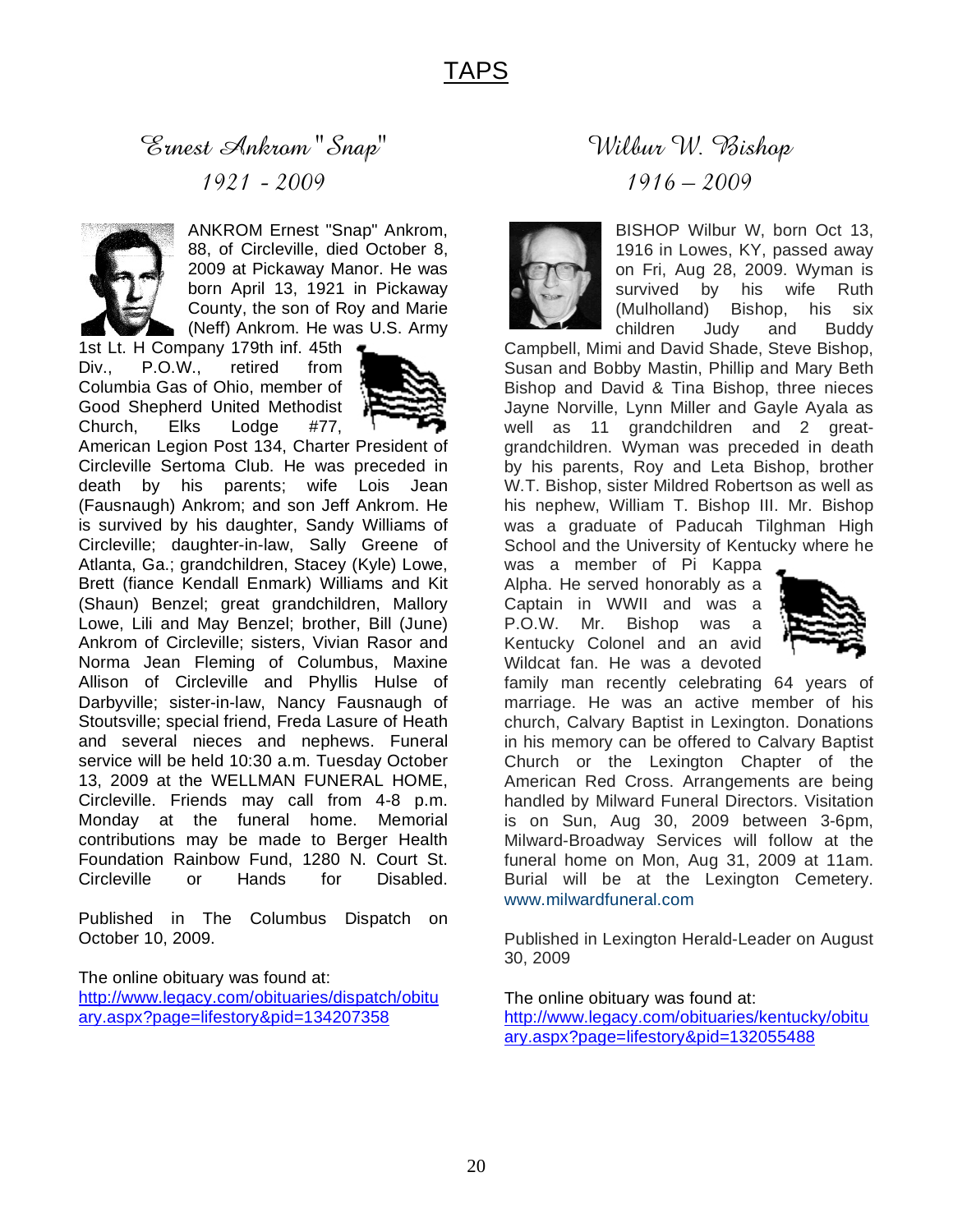# H. Alexander Casner 1917 - 2009

We were recently informed of the death of Al Casner on October 16. He would have been 92 on October 26. The funeral arrangements have not yet been



made but he will be buried at Arlington. The obituary was not available at the time of this printing but will be available in the next ITEM. Our heartfelt condolences and sincere sympathies are extended to his family at this sad time.

# William 9. Corbett 1920 - 2009



CONCORD – William John Corbett, 88, of Concord died Aug. 1, 2009, at Concord Hospital.

 Born in New York City, he was the son of William Hyson and Ida (Klein) Corbett.

 He was a finance executive for American Airlines for 32 years.

 He and his wife, Lois (Amy) Corbett, formerly lived in Peterborough.

 He was a member of St. Peter Catholic Church.

 During World War II, he served as an infantry Army officer and was a prisoner of war.



 In addition to his wife, survivors include two sons.

Michael Corbett and Peter Corbett; three daughters, Karen Corbett, Susan Masters and Amy Funk; a sister Doris Dillon; 14 grandchildren; one great-grandchild.

 A memorial Mass is at 1 p.m. today at St. Peter Catholic Church, 135 N. State St., Concord. Burial will follow at 2:30 p.m. at the N.H. State Veterans Cemetery in Boscawen.

 Memorial donations may be made to the charity of one's choice.

 Bennett funeral Home, Concord, is handling arrangements.

 Bill's printed obituary was published in the Monadnock Ledger-Transcript on Tuesday, August 4, 2009.

# Rolland W. "Bill" Corbin

1920 - 2009



Rolland W. "Bill" Corbin, 89, passed away Friday August 21, 2009 in Tavares FL. He was born June 10, 1920 in Graettinger, Iowa to

parents James and Ethel (Nilson) Corbin of Mason MI. Mr. Corbin retired after 35 years of service from Consumers Power Co. of Lansing MI. In 1980 and in 1983 moved to Florida. A US Army Veteran of WWII and Korea, he served with the 4<sup>th</sup> Infantry in Alaska and later as 1<sup>st</sup> Lieutenant with the  $361<sup>st</sup>$  Infantry in Italy and Captain with the  $7<sup>th</sup>$  Cavalry in Korea. He was Past Commander of the Lake Monroe Chapter

of American Ex-Prisoners of War (FL), and Disabled American Veterans #87 (FL), and Adjutant Treasurer of the Military Order of the Purple Heart #507 (FL).



He is survived by his wife

of 63 years Bette, of Eustis; Sons William James (Terry) Corbin of Downingtown PA and Dale Franklin Corbin of Grand Island FL; Grandson Michael, two step-grandchildren, Brad Bond VT, and Barbara Bond PA, Sisters Josephine Moore of Mason MI and Nelcie Houser and Ruth Wood of Lansing MI. He was preceded in death by his father and mother, brothers Robert and Richard, and sister Macie Carpenter.

 Visitation will be held Monday August 24, 2009 from 1-2 PM at the Beyers Funeral Home Chapel, Leesburg FL with service to follow at 2 PM. Additional services and interment will be in Michigan. In lieu of flowers, the family requests donations be made to American Ex-POW, PO Box 1437, St Petersburg FL 33731. Condolences may be left at:

http://www.beyersfuneralhome.com/leesburg/obi tuaries.php

Beyers Funeral Home, Leesburg FL, handling arrangements.

## **Published in the Lansing State Journal on 8/28/2009**

An online obituary was previously available at: http://www.legacy.com/obituaries/lsj/obituary .aspx?page=lifestory&pid=131991797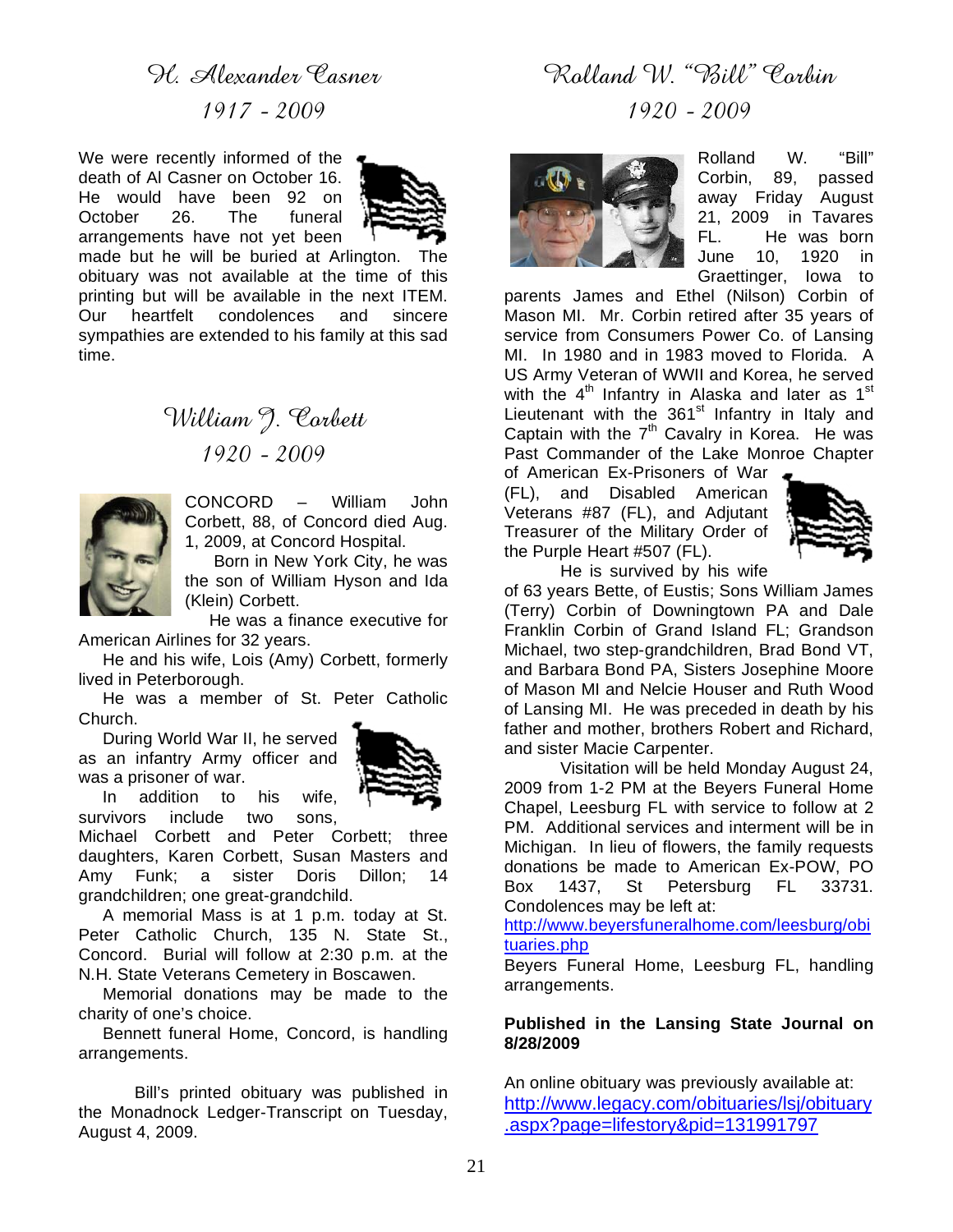

**Columbus, NC-** John L. Creech, 89, of Tryon Estates, Columbus, NC, passed away August 7, 2009 in St. Luke's Hospital, Columbus, NC. Born in Woonsocket, RI, he was the

son of the late Edward and Bessie Faulks Creech. He was first married to Amy Wentzel Creech who died in 1984 and was the widower of Elaine Innis Creech who died in 2003. Dr. Creech was a graduate of the University of Rhode Island with a BS in Horticulture, received his MS Degree from the University of Massachusetts and his PhD from the University of Maryland.

Dr. Creech served in the U.S. Army during WWII where he was a POW from 1943 until 1945 and received both the Bronze and Silver Stars. He retired as director



of the U.S. National Arboretum in Washington, D.C. in 1980 before moving to North Carolina. Dr. Creech then served as interim director of the Western North Carolina Arboretum and remained active as a member of their Board of Directors until his death. He was a member of OFLAG64 Prisoner of War Association and numerous international scientific organizations.

Dr. Creech is survived by; two daughters, Diane B. Martin of Lavonia, GA and Victoria C. Waterstradt of Largo, FL; one son, John Creech (Connie) of Orlando, FL; his fiancée, Norma VanSchaick Kuhn of Tryon Estates, Columbus, NC. Also surviving are three grandchildren, Charles L. Brittle, Jr., James

Hodge and Candi Atkinson and two great grandsons, Charles L. Brittle, III and Evan Atkinson.

A memorial service will be held 10:00 am Tuesday, August 11, 2009 in the Tryon Estates Auditorium.

Memorials can be made to the Western North Carolina Arboretum, 100 Frederick Law Olmsted Way, Asheville, NC 28806-9315 or Hospice of the Carolina Foothills, 130 Forest Glen Drive, Columbus, NC 28722.

An online guest register was available at: www.mcfarlandfuneralchapel.com. McFarland Funeral Chapel Tryon, NC

John's printed obituary was published in the Times-News on Saturday, August 8, 2009.

\* \* \* \* \* \*

"John Creech was captured by the German army in North Africa in 1943. He was serving as an infantry officer in the US First Infantry Division, fondly known as the Big Red One.

 John spent the remainder of World War II in a German POW camp in Poland. The camp was known as Oflag 64.

 1471 American ground officers were POWs in Oflag 64 during the war. Approximately 145 of the former prisoners of war are alive today. John escaped from Oflag 64 in 1945 as the Russians were advancing toward Germany. He was liberated by the Russian army. John was a true patriot and a hero to his fellow POWs. He will always be remembered by those at Oflag 64 for the fresh vegetables he grew in his garden which were shared with his fellow captives as well as the German army guards.

 George Juskalian, also a POW along with John, wrote in an email yesterday, 'Farewell, dear friend, with a parting thank you for making our world ever so much greener'.

 Members of the Oflag 64 POW Association will miss John Creech as will all of you here today.

 The survivors of Oflag 64 send their love and sympathy to John's family and especially to Diane, Victoria, John and Norma. God's Speed and God's love to our true friend and American hero."

In an email to John Albree, members of the Oflag 64 family expressed: "John Creech has been a pillar of strength in many ways and one we've all looked up to. Just won't be the same. We'll truly miss him, as we know you will too. Please give Norma a hug from the group."

#### \* \* \* \* \* \*

**The following are recollections of John Creech, expressed by George Juskalian in an email sent 8/9/09.** 

## Dear Elodie,

The sad news of John Creech's passing brought back two mental pictures -- one funny and endearing, the other serious and enduring.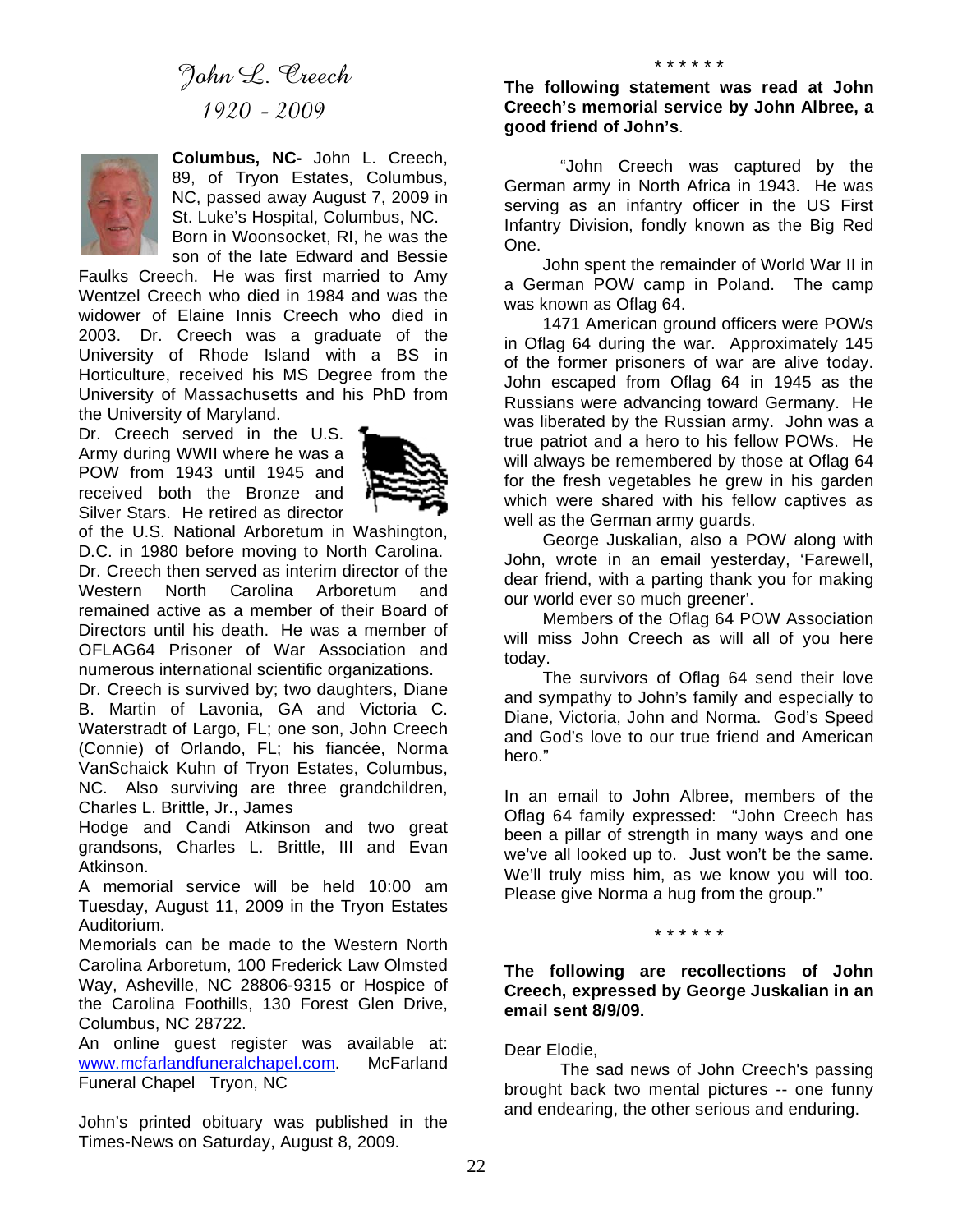In one of the lulls during our delightful reunion in Charleston, South Carolina, Lucine and I found ourselves in a car with John Creech, John Slack, Bob Keith (at the wheel) and his wife Vivian cruising all over Mt. Pleasant looking for a restaurant some local had recommended, but unable to find it. We were going around in circles. Finally, after passing the same corner for the third time, we decided to eat elsewhere, but not before Vivian got in her digs with a stinging, "Now I know why you guys got captured."

 For our one "formal" meal of the day, we gathered in the main building's large hall, which had been the dining room when the building had been a school. The long rectangular tables accommodated ten. John and I were assigned to the same table along with John Slack, Irv Yarock, Herb Johnson, Bill Farrell and four others whose names I can't readily recall. Our meals were watery soups with embedded potatoes and/or rutabagas. Once in a while, if one were lucky, he would find a shred of horse meat in his plate.

 But things got a bit better when the Germans assigned a plot of ground for gardening on the back side of the camp to each mess table. Each plot was about the size of a 9 by 12 rug, John, whose college major had been agronomy, volunteered to be our gardener. It was amazing how much John was able to coax out of that small piece of soil: beets, cucumbers, carrots, green beans, etc., the seeds of which were provided by the International YMCA via Sweden.

 John went on to distinguish himself nationally and internationally in his chosen profession. He culminated his career as administrator of the National Arboretum in Washington.

 Farewell, dear friend, with a parting thank you for making our world ever so much greener. George Juskalian

# Hyman E. Goodman 1921 - 2009

Hyman Goodman, 88, of Huxley Avenue, died Wednesday, August 12, 2009 at the Miriam Hospital. He was the beloved husband of the late Lucy (Bozigian) Goodman.

 He was a long-time employee of the US Postal Service and Providence College. Hy was a WW-II Army veteran serving in the European Theater and was a P.O.W. He also received the Purple Heart and other awards.



Devoted father of the late Ronald Goodman. Dear brother of

David Goodman of Coconut Creek, FL, Hy's late twin brother Maurice and the late Louis Goodman, Clara Spader, Sophie Tebrow and Ida Mendelstein. Loving grandfather of Melissa, Catherine and Andrew. Cherished greatgrandfather of 3.

 Graveside services will be held Friday at 11:00 a.m. in North Burial Ground, corner of North Main St. and Branch Ave., Providence. In lieu of flowers, contributions in his memory may be made to your favorite charity. Shiva will be private. Arrangements by SHALOM MEMORIAL CHAPEL, Cranston

William R. Gray 1921 - 2009

SPARTA -- William R. Gray, 88, died on Tuesday, Aug. 25, 2009 at Newton Memorial Hospital. He was born to Elmer and Fleeta Gray on July 1, 1921. He attended Colorado A&M College in Fort Collins, Colo., now called Colorado State University, from 1939-42, majoring in mechanical engineering and graduating with the Phi Kappa Phi award for achieving the highest scholastic honors in the graduating class.

Immediately after graduation he entered the U.S. Army Ordinance Corps as a Second Lieutenant. He fought in North Africa and participated in the invasion of Sicily and Italy. In Italy, while evaluating the salvageability of damaged tanks near the front lines, a German tank popped up out of the bushes and captured Mr. Gray and his driver. After surviving an American artillery attack on his captors, which killed one of his guards, he was taken north in a

cattle car to Oflag64, a POW camp for American officers located in Poland. He was a POW for 18 months until liberated by the Russians in 1945. On returning



home, he married his wife of 64 years, Jean Gray. He was in the California National Guard when war broke out in Korea, and fought for two years there, receiving the Bronze Metal. He remained in the reserve officer corps until 1970,